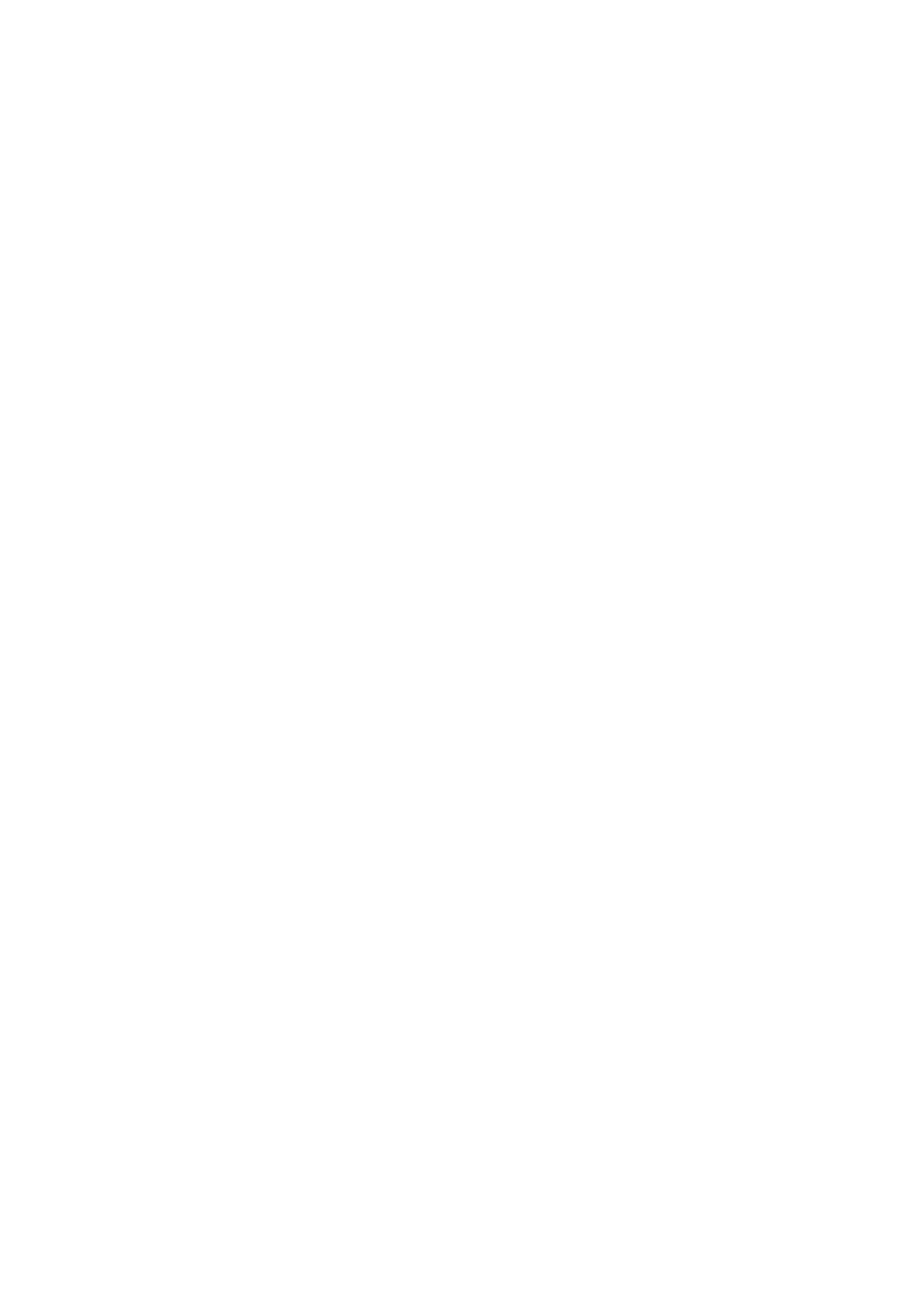

Queensland

# **Police and Other Legislation (Identity and Biometric Capability) Amendment Act 2018**

**Contents** 

|              |                                     |                                                                                                          | Page           |  |
|--------------|-------------------------------------|----------------------------------------------------------------------------------------------------------|----------------|--|
| Part 1       | <b>Preliminary</b>                  |                                                                                                          |                |  |
| 1            |                                     | Short title $\ldots \ldots \ldots \ldots \ldots \ldots \ldots \ldots \ldots \ldots \ldots \ldots \ldots$ | 5              |  |
| $\mathbf{2}$ |                                     |                                                                                                          | 5              |  |
| Part 2       |                                     | <b>Amendment of Criminal Code</b>                                                                        |                |  |
| 3            |                                     |                                                                                                          | 5              |  |
| 4            |                                     | Amendment of s 77 (Definitions for chapter)                                                              | 5              |  |
| 5            |                                     | Replacement of s 470A (Unlawful deposition of explosive or noxious                                       | 5              |  |
|              | 470A                                | Unlawful dealing with explosive or noxious substances                                                    | 5              |  |
| 6            |                                     | Amendment of s 540 (Preparation to commit crimes with dangerous                                          | 6              |  |
| Part 3       |                                     | <b>Amendment of Liquor Act 1992</b>                                                                      |                |  |
| 7            |                                     |                                                                                                          | 6              |  |
| 8            | Amendment of s 4 (Definitions)<br>6 |                                                                                                          |                |  |
| 9            | $\overline{7}$                      |                                                                                                          |                |  |
|              | Part 10A                            | Extended trading hours and increased regulatory<br>powers for the Commonwealth Games                     |                |  |
|              | Division 1                          | Preliminary                                                                                              |                |  |
|              | 235A                                | Definitions for part                                                                                     | $\overline{7}$ |  |
|              | 235B                                | Licensed premises to which this part applies $\dots$                                                     | 8              |  |
|              | Division 2                          | Extended trading hour                                                                                    |                |  |
|              | 235C                                | Commonwealth Games extended trading hours authority                                                      | 8              |  |
|              | 235D                                | ID scanning $\ldots \ldots \ldots \ldots \ldots \ldots \ldots \ldots \ldots \ldots$                      | 9              |  |
|              | Division 3                          | Fees                                                                                                     |                |  |
|              | 235E                                | No additional fees for games authority                                                                   | 10             |  |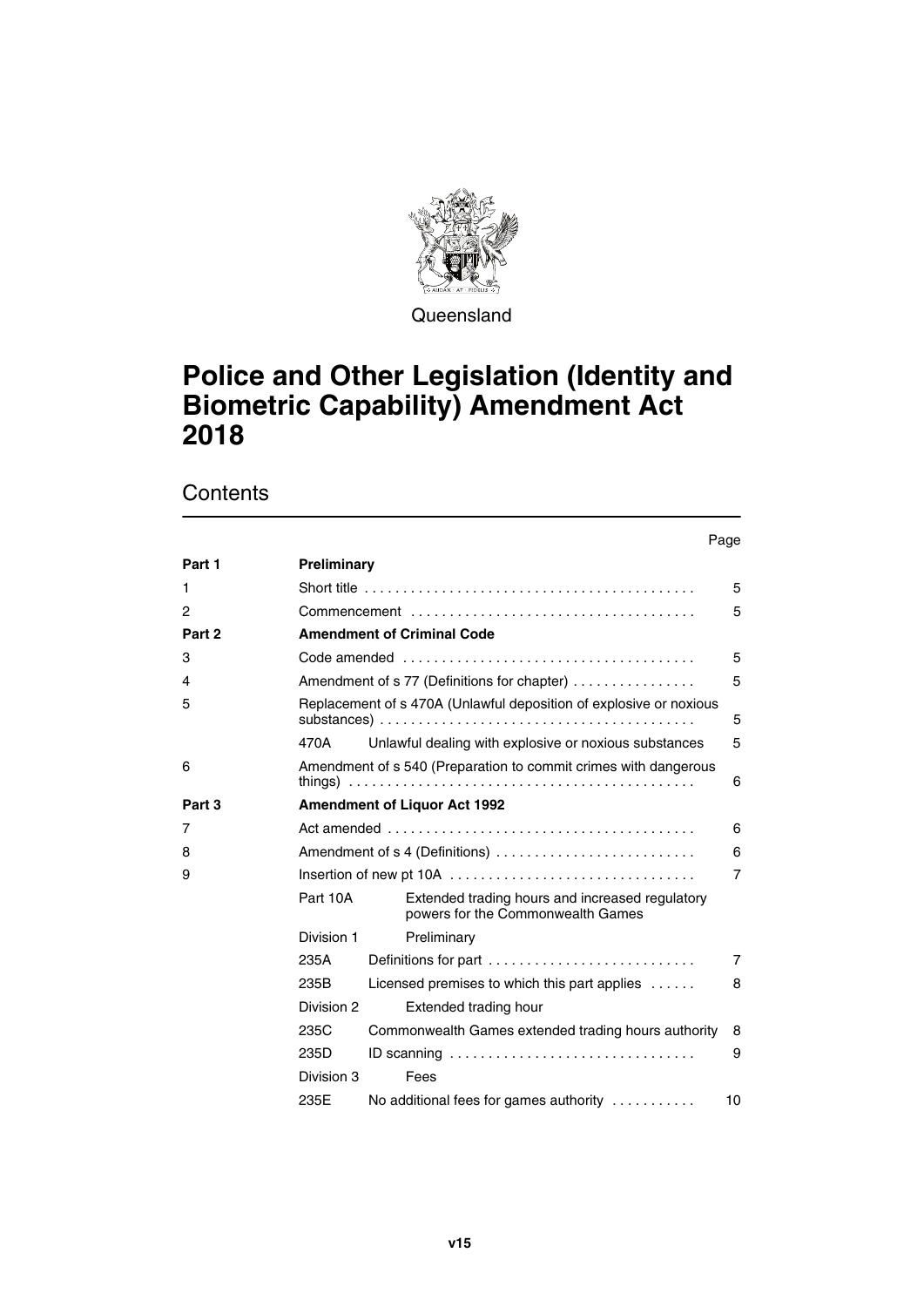Police and Other Legislation (Identity and Biometric Capability) Amendment Act 2018

#### **Contents**

|        | 235F<br>Division 4   | Fee waiver for particular extended hours permits<br>Public safety restriction notices                                | 10 |
|--------|----------------------|----------------------------------------------------------------------------------------------------------------------|----|
|        | 235G                 | Police may give report recommending action                                                                           | 10 |
|        | 235H                 | Public safety restriction notice                                                                                     | 11 |
|        | 235I                 | No QCAT review                                                                                                       | 13 |
|        | 235J                 | No compensation                                                                                                      | 13 |
|        | Division 5           | Expiry                                                                                                               |    |
|        | 235K                 |                                                                                                                      | 13 |
| Part 4 |                      | Amendment of Police Powers and Responsibilities Act 2000                                                             |    |
|        |                      |                                                                                                                      |    |
| 10     |                      |                                                                                                                      | 13 |
| 11     |                      | Omission of ch 7, pt 5A (Accessing registered digital photos and other                                               | 13 |
| 12     |                      |                                                                                                                      | 13 |
|        | Part 8 Miscellaneous |                                                                                                                      |    |
|        | 197E                 | Accessing information stored electronically on smartcard                                                             | 14 |
| 13     |                      | Amendment of sch 6 (Dictionary)                                                                                      | 15 |
| Part 5 |                      | <b>Amendment of Police Service Administration Act 1990</b>                                                           |    |
| 14     |                      |                                                                                                                      | 15 |
| 15     |                      | Amendment of s 1.4 (Definitions)                                                                                     | 15 |
| 16     |                      | Amendment of s 10.2 (Authorisation of disclosure)                                                                    | 16 |
| 17     |                      | Insertion of new pt 10, div 1AA                                                                                      | 16 |
|        | Division 1AA         | National identity matching services                                                                                  |    |
|        | 10.2FA               | Definitions for division                                                                                             | 16 |
|        | 10.2FB               | Division binds all persons                                                                                           | 19 |
|        | 10.2FC               | Disclosure of identity information by commissioner .                                                                 | 19 |
|        | 10.2FD               | Collection and use of identity information by commissioner                                                           |    |
|        |                      |                                                                                                                      | 19 |
|        | 10.2FE               | Collection, use and disclosure by host agency                                                                        | 19 |
|        | 10.2FF               | Disclosure, use or collection must be for permitted purpose                                                          |    |
|        |                      |                                                                                                                      | 20 |
|        | 10.2FG               | Inconsistency with other laws                                                                                        | 21 |
| 18     |                      |                                                                                                                      | 21 |
|        | Division 9           | Transitional provision for Police and Other Legislation<br>(Identity and Biometric Capability) Amendment Act<br>2018 |    |
|        | 11.17                | Transitional regulation-making power                                                                                 | 21 |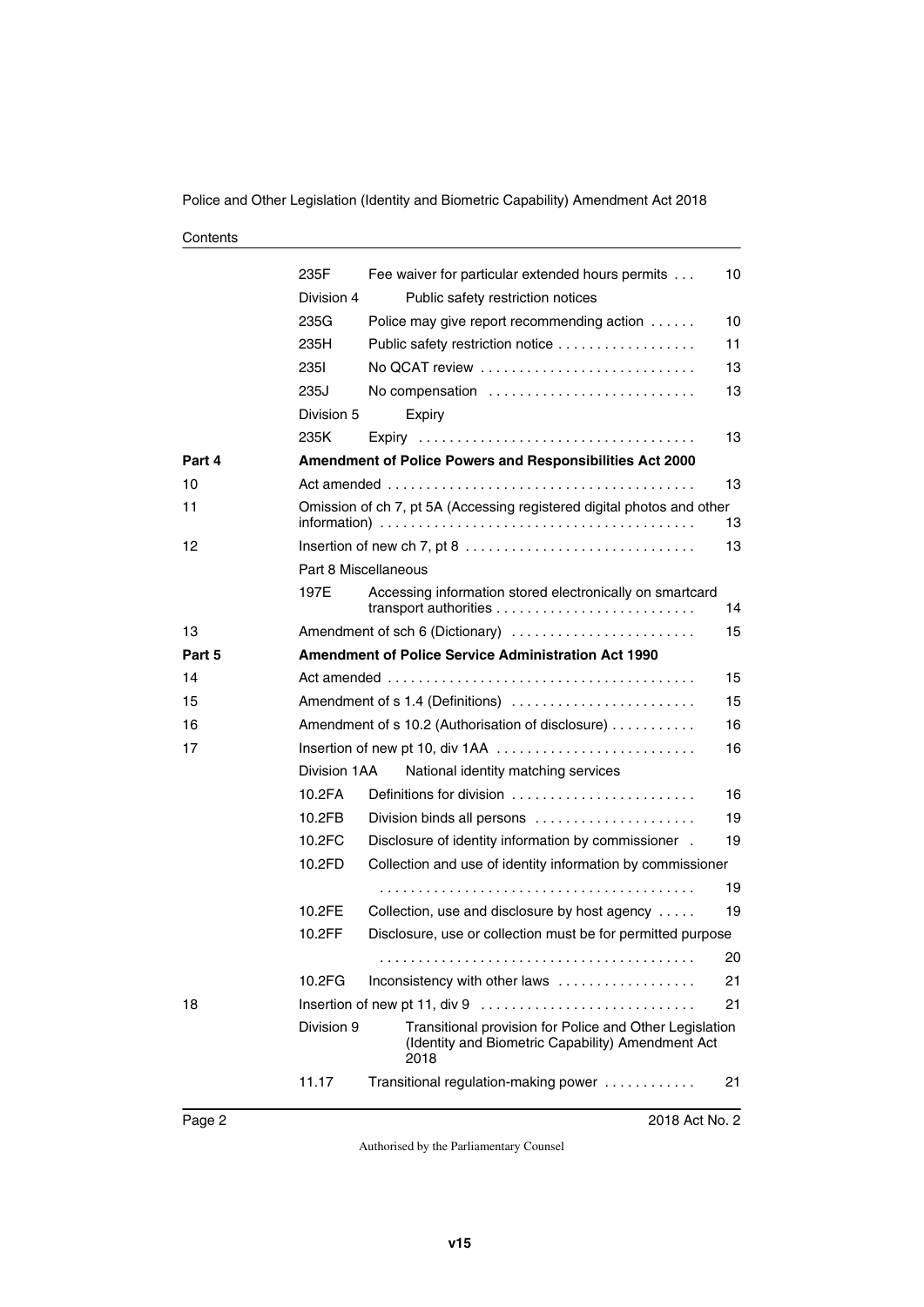Police and Other Legislation (Identity and Biometric Capability) Amendment Act 2018

#### **Contents**

| Part 6 | Amendment of Transport Operations (Road Use Management) Act<br>1995                         |                                                                                                                                                        |    |
|--------|---------------------------------------------------------------------------------------------|--------------------------------------------------------------------------------------------------------------------------------------------------------|----|
| 19     |                                                                                             |                                                                                                                                                        | 22 |
| 20     |                                                                                             | Amendment of s 77 (Restricted written or electronic release of person's<br>prescribed authority and traffic history information)<br>a dia ara-dia ara- | 22 |
| Part 7 |                                                                                             | Amendment of Transport Planning and Coordination Act 1994                                                                                              |    |
| 21     |                                                                                             |                                                                                                                                                        | 23 |
| 22     |                                                                                             | Amendment of s 28E (Definitions for pt 4C)                                                                                                             | 23 |
| 23     | Amendment of s 28ED (Restricted access to a digital photo and digitised<br>signature)<br>23 |                                                                                                                                                        |    |
| 24     |                                                                                             |                                                                                                                                                        | 24 |
|        | Part 4D                                                                                     | National identity matching services                                                                                                                    |    |
|        | Division 1                                                                                  | Preliminary                                                                                                                                            |    |
|        | 28EI                                                                                        | Definitions for part $\ldots \ldots \ldots \ldots \ldots \ldots \ldots \ldots$                                                                         | 24 |
|        | 28EJ                                                                                        | Part binds all persons $\ldots \ldots \ldots \ldots \ldots \ldots \ldots$                                                                              | 26 |
|        | Division 2                                                                                  | Document verification service                                                                                                                          |    |
|        | 28EK                                                                                        | Disclosure of information about prescribed authorities                                                                                                 | 27 |
|        | Division 3                                                                                  | Other identity matching services                                                                                                                       |    |
|        | 28EL                                                                                        | Application of division                                                                                                                                | 27 |
|        | 28EM                                                                                        | Disclosure of identity information by chief executive.                                                                                                 | 28 |
|        | 28EN                                                                                        | Collection and use of identity information by chief executive                                                                                          |    |
|        |                                                                                             |                                                                                                                                                        | 28 |
|        | 28EO                                                                                        | Collection, use and disclosure by host agency                                                                                                          | 28 |
|        | 28EP                                                                                        | Disclosure, use or collection must be for permitted purpose                                                                                            |    |
|        |                                                                                             |                                                                                                                                                        | 28 |
|        | 28EQ                                                                                        | Misuse of identity information                                                                                                                         | 30 |
|        | 28FR                                                                                        | Inconsistency with other laws                                                                                                                          | 30 |
| 25     |                                                                                             | Omission of s 37A (Annual report about access to digital photos)                                                                                       | 30 |
| 26     |                                                                                             |                                                                                                                                                        | 30 |
|        | Division 4                                                                                  | Transitional provision for Police and Other Legislation<br>(Identity and Biometric Capability) Amendment Act<br>2018                                   |    |
|        | 46                                                                                          | Transitional regulation-making power                                                                                                                   | 31 |
| 27     |                                                                                             | Amendment of sch 1 (Dictionary)                                                                                                                        | 31 |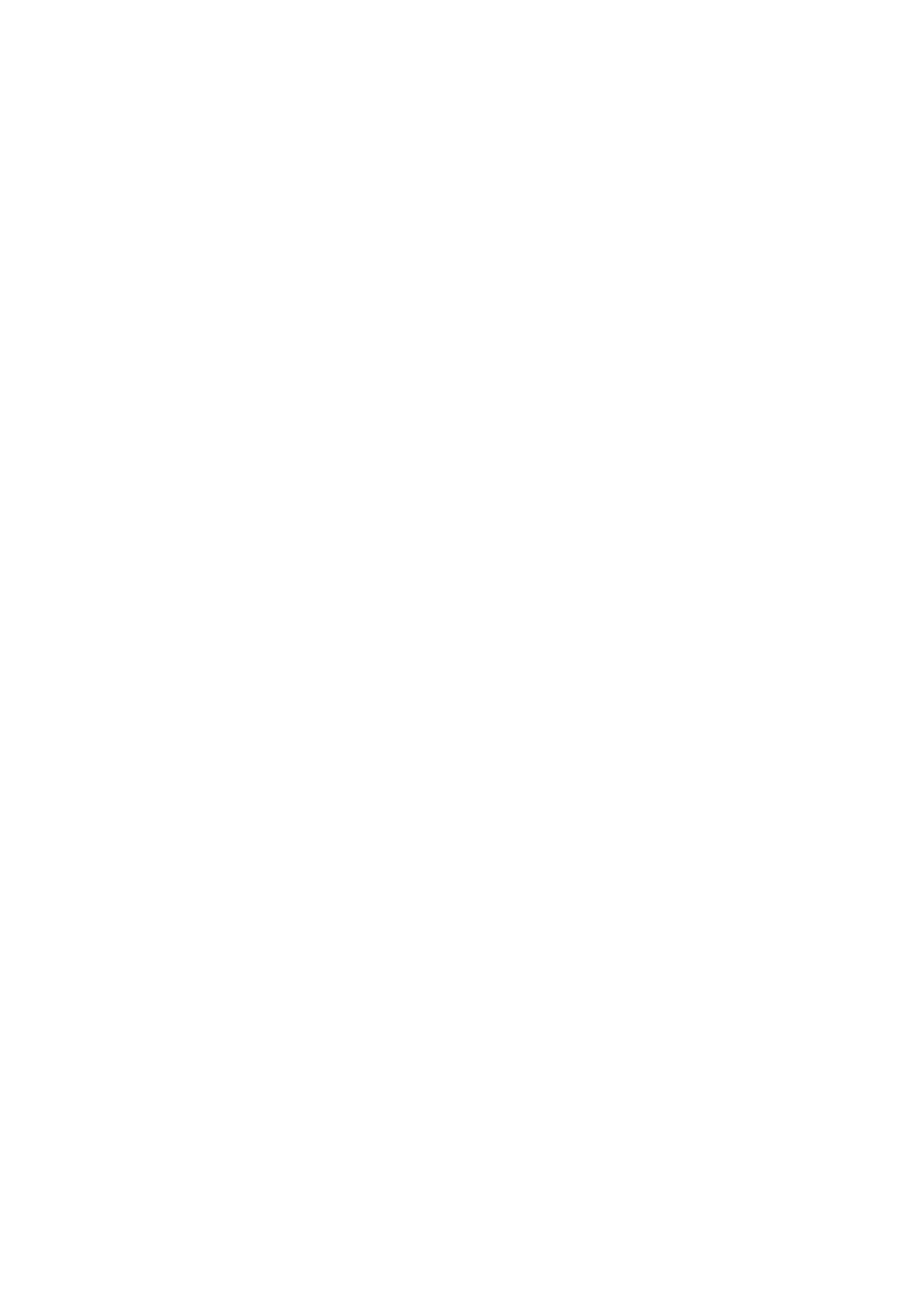# **The Parliament of Queensland enacts—**

# <span id="page-6-0"></span>**Part 1** Preliminary

### <span id="page-6-2"></span>**1 Short title**

<span id="page-6-3"></span><span id="page-6-1"></span>This Act may be cited as the *Police and Other Legislation (Identity and Biometric Capability) Amendment Act 2018*.

### <span id="page-6-4"></span>**2 Commencement**

<span id="page-6-7"></span><span id="page-6-5"></span>Section 8(1) commences on 19 April 2018.

# <span id="page-6-6"></span>**Part 2 Amendment of Criminal Code**

#### <span id="page-6-8"></span>**3 Code amended**

<span id="page-6-11"></span><span id="page-6-9"></span>This part amends the Criminal Code.

## <span id="page-6-10"></span>**4 Amendment of s 77 (Definitions for chapter)**

Section 77, definition *relevant offence*, paragraph (b)(i), last dot point—

<span id="page-6-13"></span>*omit.*

#### <span id="page-6-12"></span>**5 Replacement of s 470A (Unlawful deposition of explosive or noxious substances)**

Section 470A—

*omit, insert—*

#### <span id="page-6-15"></span><span id="page-6-14"></span>**470AUnlawful dealing with explosive or noxious substances**

A person who, in circumstances that may cause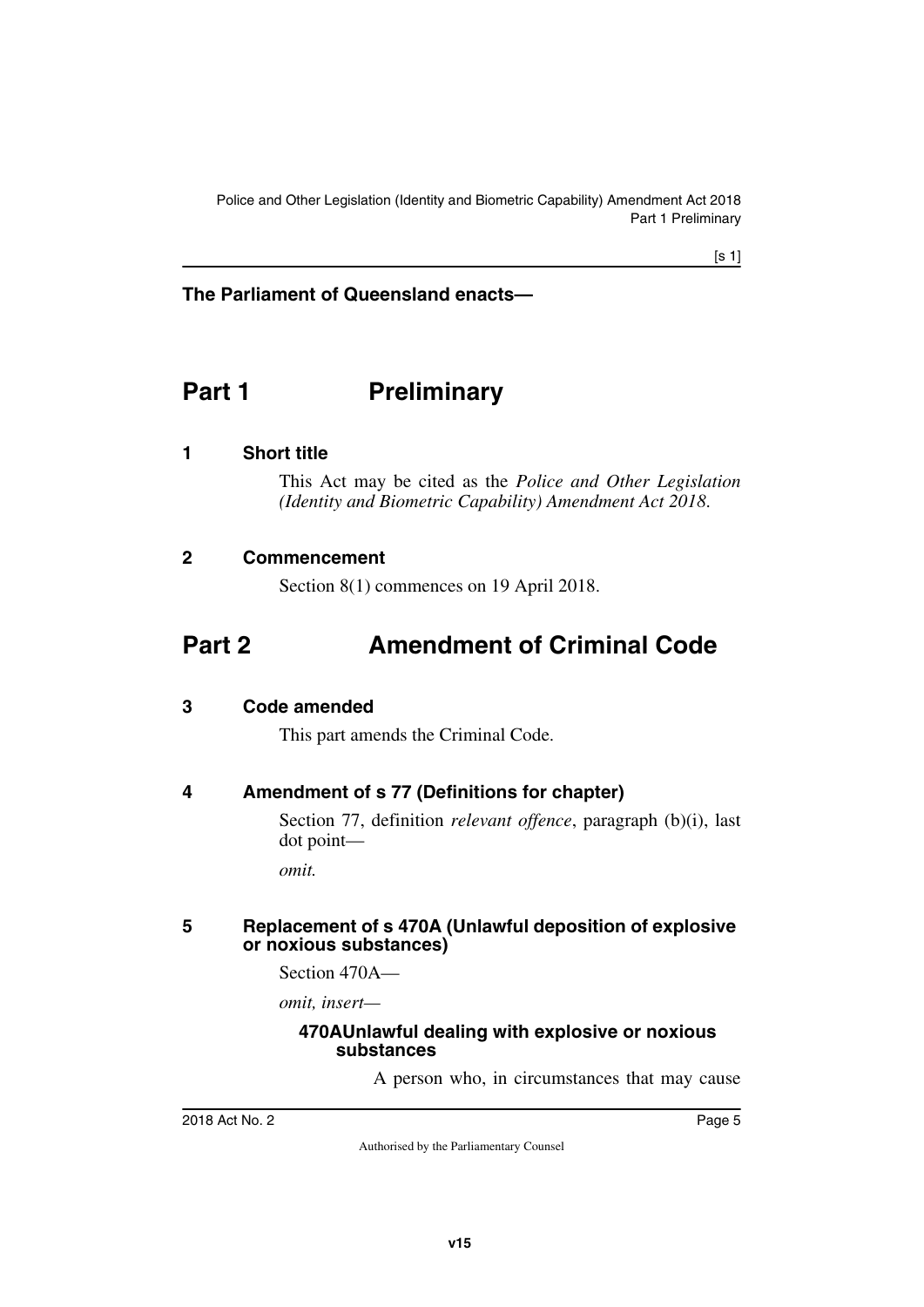[s 6]

injury to a person or damage to property, willfully and unlawfully—

- (a) throws, leaves down, or otherwise deposits an explosive or noxious substance; or
- (b) makes, or has possession of, an explosive or noxious substance;

commits a crime.

Maximum penalty—7 years imprisonment.

#### <span id="page-7-1"></span><span id="page-7-0"></span>**6 Amendment of s 540 (Preparation to commit crimes with dangerous things)**

Section 540, penalty, '3 years'—

*omit, insert—*

<span id="page-7-3"></span>7 years

# <span id="page-7-2"></span>**Part 3 Amendment of Liquor Act 1992**

## <span id="page-7-4"></span>**7 Act amended**

<span id="page-7-5"></span>This part amends the *Liquor Act 1992*.

# <span id="page-7-6"></span>**8 Amendment of s 4 (Definitions)**

<span id="page-7-7"></span>(1) Section 4, definitions *assistant police commissioner*, *Broadbeach CBD safe night precinct*, *extended trading hour*, *games authority*, *games period*, *liquor commissioner*, *police report* and *Surfers Paradise CBD safe night precinct*—

*omit.*

(2) Section 4—

*insert—*

*assistant police commissioner*, for part 10A, see section 235A.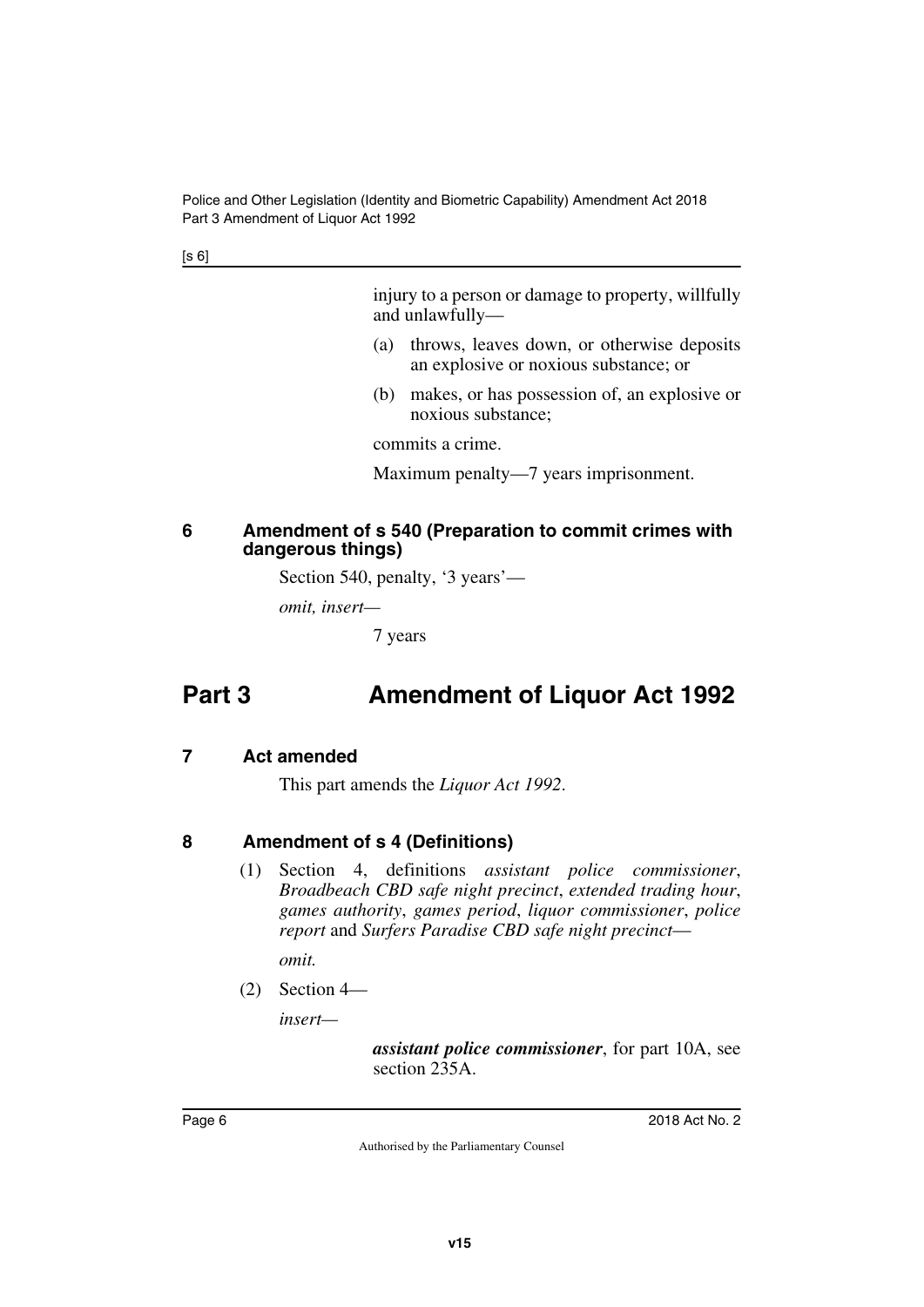[s 9]

*Broadbeach CBD safe night precinct*, for part 10A, see section 235A.

*extended trading hour*, for part 10A, see section  $235C(5)$ .

*games authority*, for part 10A, see section  $235C(1)$ .

*games period*, for part 10A, see section 235A.

*liquor commissioner*, for part 10A, see section 235A.

*police report*, for part 10A, see section 235G(2).

*Surfers Paradise CBD safe night precinct*, for part 10A, see section 235A.

## <span id="page-8-0"></span>**9 Insertion of new pt 10A**

<span id="page-8-1"></span>After part 10—

<span id="page-8-2"></span>*insert—*

# <span id="page-8-3"></span>**Part 10A Extended trading hours and increased regulatory powers for the Commonwealth Games**

<span id="page-8-4"></span>**Division 1 Preliminary**

# <span id="page-8-6"></span>**235A Definitions for part**

<span id="page-8-7"></span><span id="page-8-5"></span>In this part—

*assistant police commissioner* means an assistant commissioner under the *Police Service Administration Act 1990*.

*Broadbeach CBD safe night precinct* means the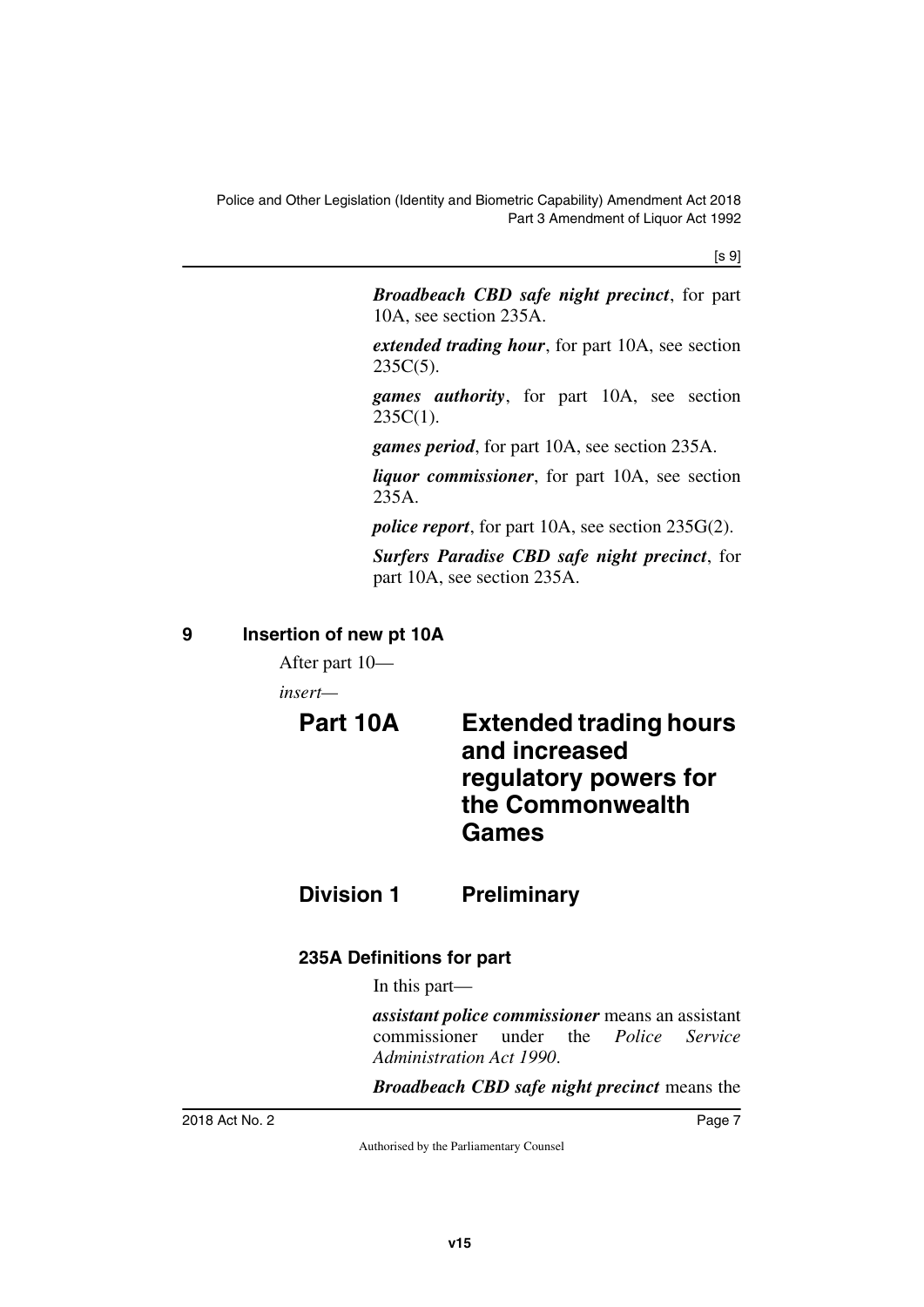[s 9]

area prescribed under section 173NC(1) as a safe night precinct by that name.

*extended trading hour* see section 235C(5).

*games authority* see section 235C(1).

*games period* means the period from and including 3 April 2018 to and including 17 April 2018.

*liquor commissioner* means the commissioner under this Act.

*police report* see section 235G(2).

*Surfers Paradise CBD safe night precinct* means the area prescribed under section  $173NC(1)$  as a safe night precinct by that name.

## <span id="page-9-0"></span>**235B Licensed premises to which this part applies**

<span id="page-9-1"></span>This part applies to—

- (a) licensed premises located in the Broadbeach CBD safe night precinct; and
- <span id="page-9-3"></span>(b) licensed premises located in the Surfers Paradise CBD safe night precinct.

# <span id="page-9-2"></span>**Division 2 Extended trading hour**

## <span id="page-9-5"></span><span id="page-9-4"></span>**235C Commonwealth Games extended trading hours authority**

- (1) The licensee for each of the licensed premises is taken to hold a Commonwealth Games extended trading hours authority (a *games authority*) for the licensed premises for the games period.
- (2) The games authority authorises the licensee to sell liquor, under authority of the licence and subject to this Act, during each extended trading hour that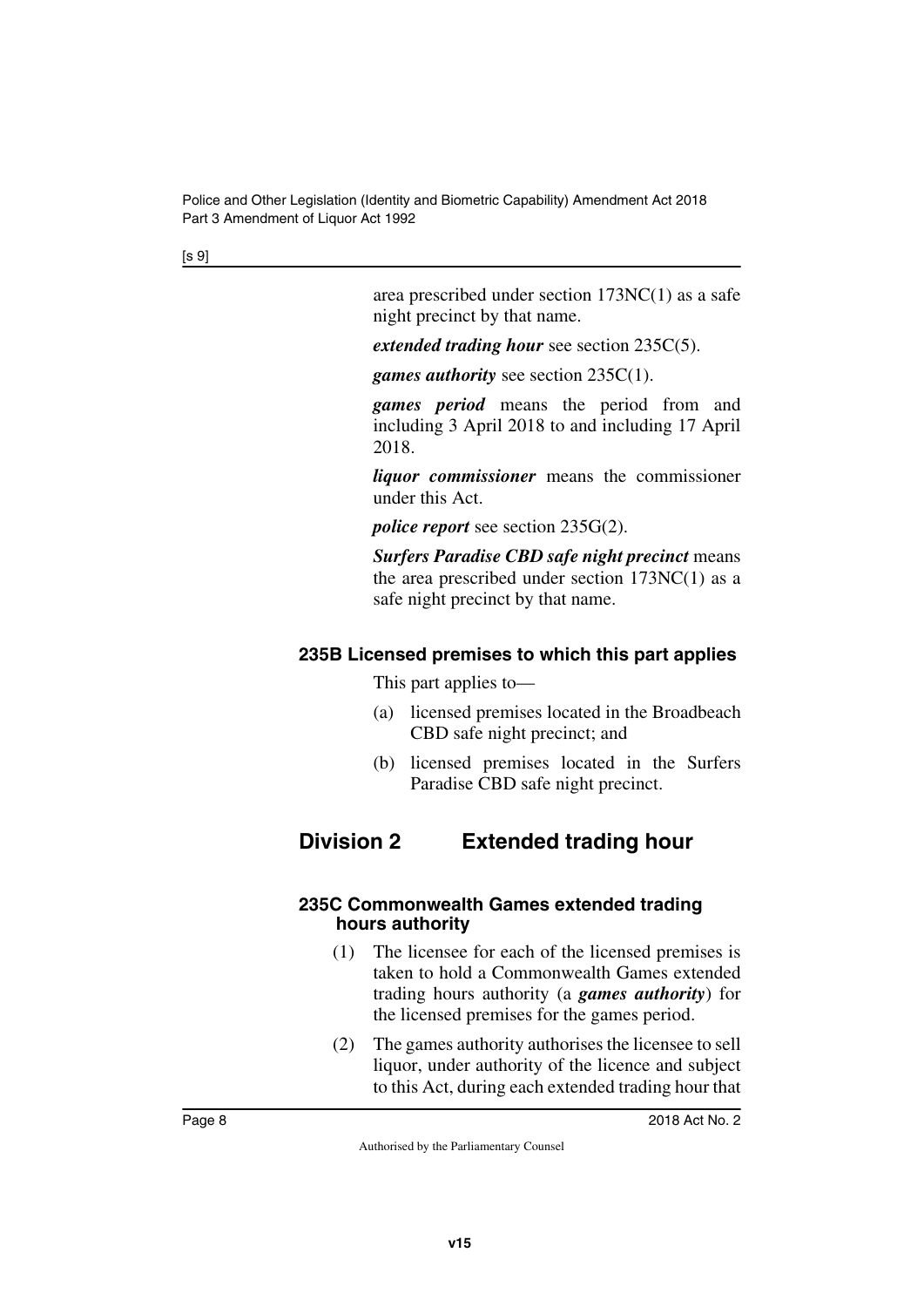[s 9]

falls within the games period.

- (3) The games authority authorises the sale of liquor on the licensed premises for consumption on the premises.
- (4) This section applies subject to section 235H.
- (5) In this section—

#### *current trading hours*, for a day—

- (a) means the period, starting on that day and ending on that day or the following day, during which the licensee is, apart from this section, authorised by the licence to sell liquor on the licensed premises; and
- (b) does not include any period during which the licensee is authorised by an extended hours permit to sell liquor on the licensed premises.

*extended trading hour* means a period of 1 hour starting at the end of the licensee's current trading hours for a day.

*Example—*

A licensee's current trading hours for Friday 6 April are from 10a.m. on Friday 6 April to 3a.m. on Saturday 7 April. The period on Saturday 7 April from 3a.m. to 4a.m. is an extended trading hour.

# <span id="page-10-0"></span>**235D ID scanning**

- <span id="page-10-1"></span>(1) Subsection (2) applies if the licensed premises are regulated premises for part 6AA.
- (2) The premises' regulated hours for section 173EH include each extended trading hour during which the premises are open for business under the authority of the licensee's games authority.
- (3) To remove any doubt, it is declared that if the licensed premises are not regulated premises for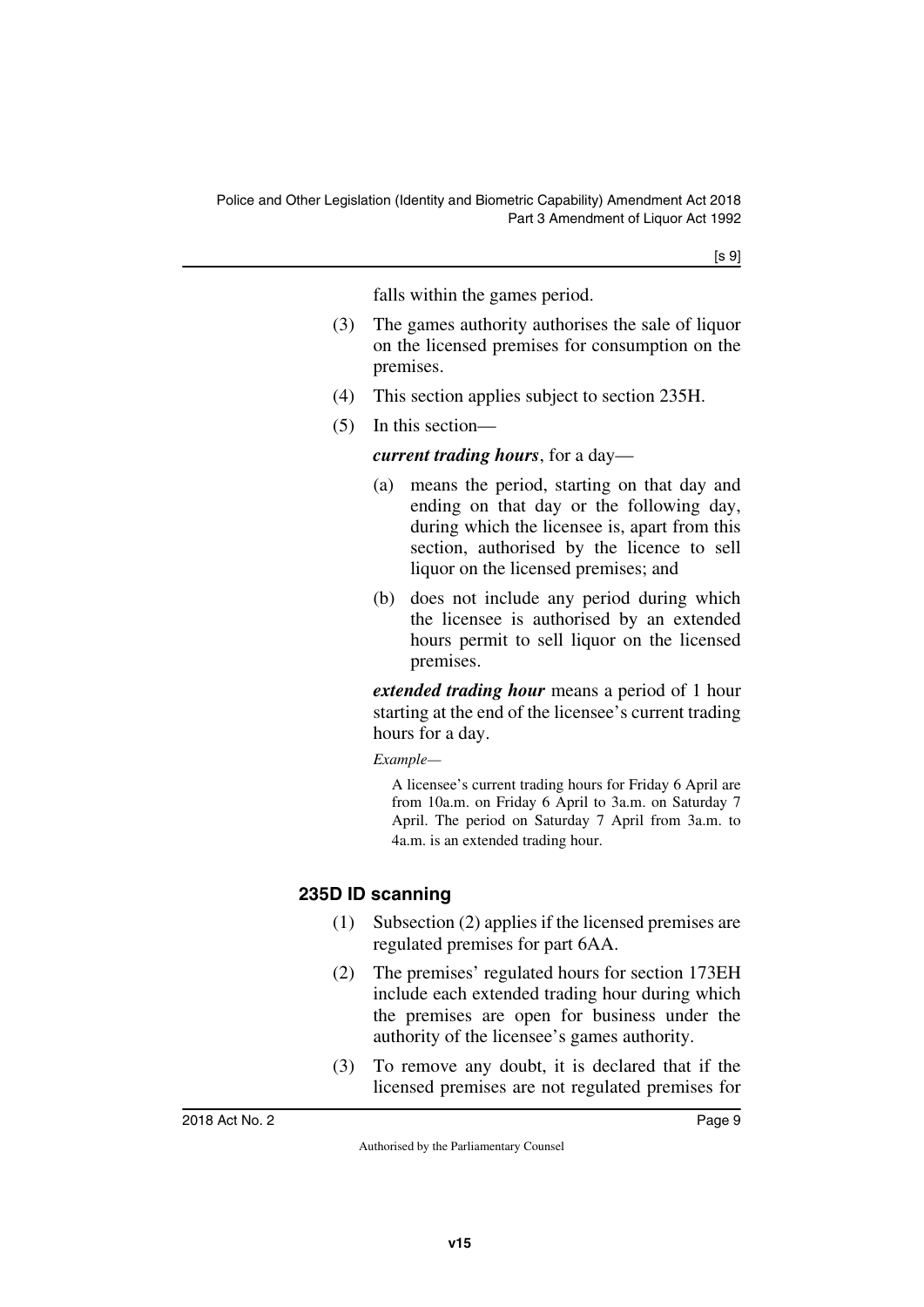[s 9]

part 6AA, they do not become regulated premises only because the licensee's games authority authorises the sale of liquor on the premises during an extended trading hour falling between midnight and 5a.m.

# <span id="page-11-0"></span>**Division 3 Fees**

# <span id="page-11-3"></span><span id="page-11-2"></span>**235E No additional fees for games authority**

<span id="page-11-1"></span>The licensee for the licensed premises is not liable for a fee under this Act, or for an increase in the amount of a fee payable by the licensee under this Act, only because the licensee—

- (a) holds a games authority; or
- (b) is authorised to trade for a particular period under a games authority.

## <span id="page-11-5"></span><span id="page-11-4"></span>**235F Fee waiver for particular extended hours permits**

- (1) This section applies to an application by the licensee for the licensed premises for an extended hours permit under section 103I(a)(i) to extend trading hours on a day within the games period.
- <span id="page-11-7"></span>(2) Despite section  $105(1)(d)$ , no application fee is payable for the application.

# <span id="page-11-6"></span>**Division 4 Public safety restriction notices**

# <span id="page-11-8"></span>**235G Police may give report recommending action**

<span id="page-11-9"></span>(1) This section applies if the police commissioner or an assistant police commissioner believes that—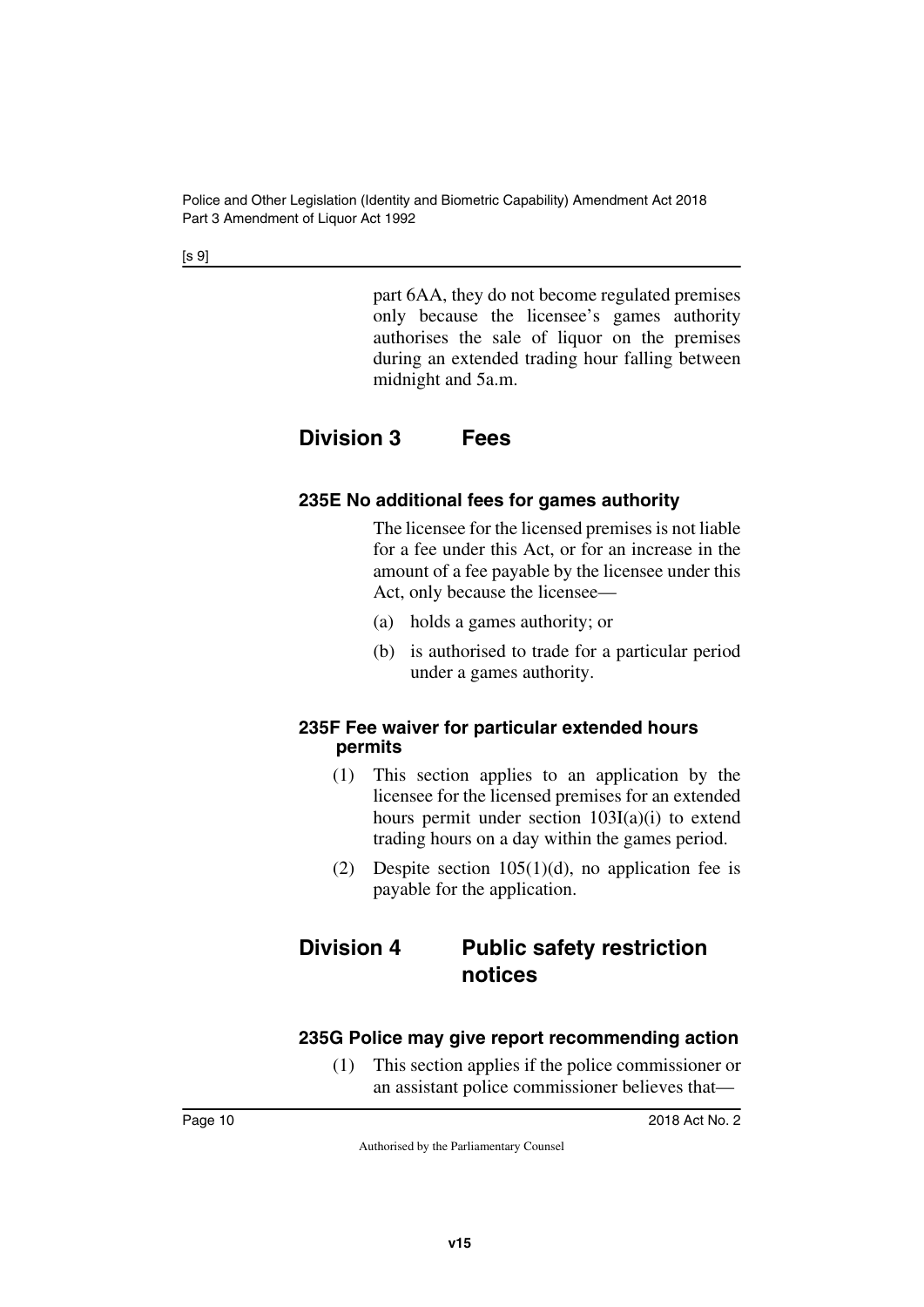$[s 9]$ 

- (a) alcohol-related violence, disorderly behaviour or anti-social behaviour is happening, or is likely to happen, at or in the vicinity of 1 or more of the licensed premises; and
- (b) the violence or behaviour is likely to adversely affect public safety or public order.
- (2) The police commissioner or assistant police commissioner may give a written report (the *police report*) to the liquor commissioner stating—
	- (a) the belief under subsection (1); and
	- (b) an outline of the facts and circumstances that form the basis for the belief; and
	- (c) a recommendation about the liquor commissioner taking stated action under section 235H in relation to the licensed premises.

# <span id="page-12-0"></span>**235H Public safety restriction notice**

- <span id="page-12-1"></span>(1) This section applies if the liquor commissioner considers it necessary to take action under this section in relation to licensed premises to deal with violence or behaviour mentioned in the police report.
- (2) The liquor commissioner may, by notice (a *public safety restriction notice*) given to the licensee for the licensed premises, take any 1 or more of the following actions—
	- (a) revoke the licensee's games authority;
	- (b) reduce the hours during which the licensee is authorised, other than under this part, to sell liquor on the licensed premises;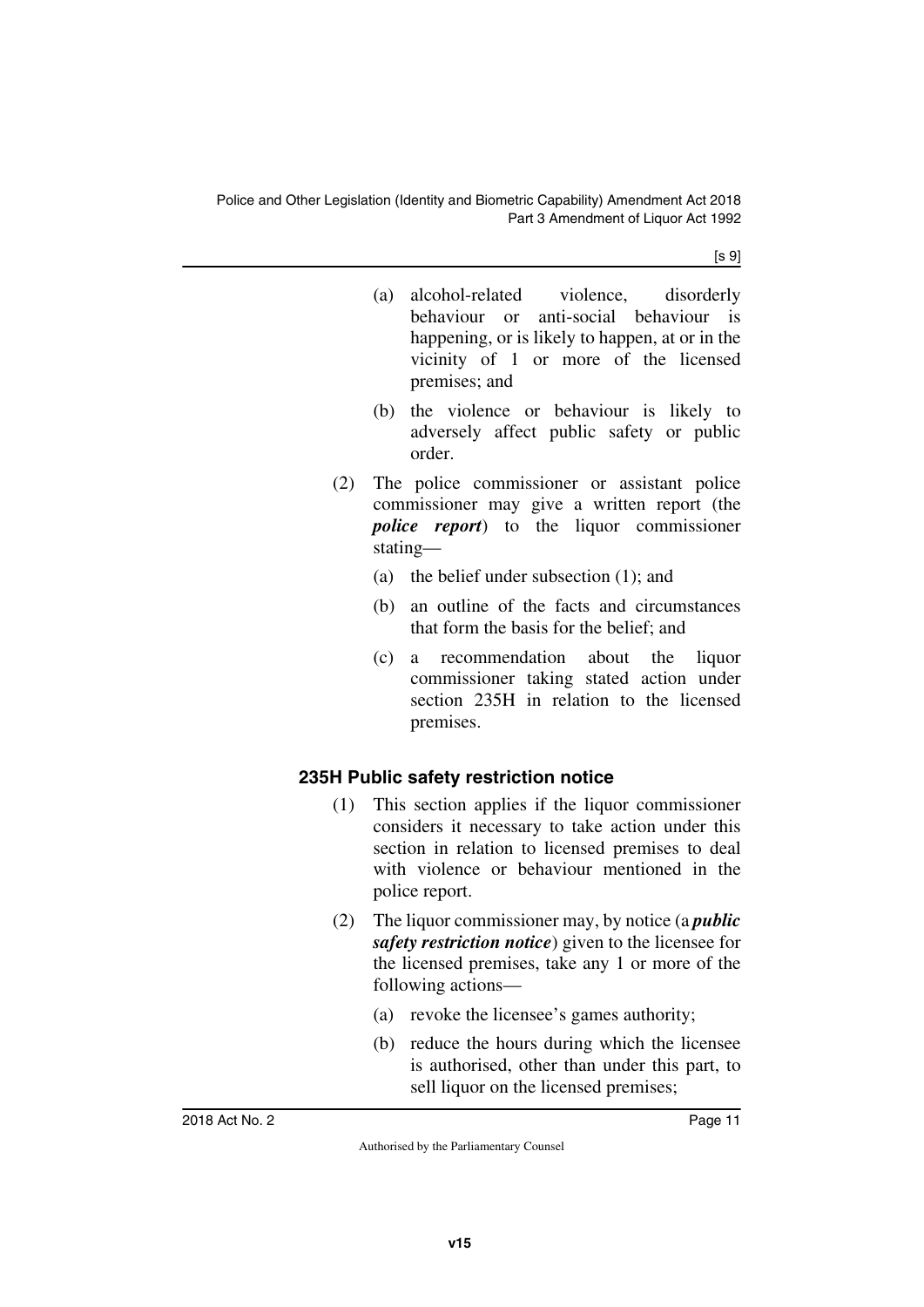[s 9]

|     | vary the licensee's licence by imposing a<br>(c)<br>new condition, amending a condition or<br>revoking a condition;                                                                                                                                                                   |  |  |  |
|-----|---------------------------------------------------------------------------------------------------------------------------------------------------------------------------------------------------------------------------------------------------------------------------------------|--|--|--|
|     | suspend the licensee's licence.<br>(d)                                                                                                                                                                                                                                                |  |  |  |
| (3) | The actions need not be the actions recommended<br>in the police report.                                                                                                                                                                                                              |  |  |  |
| (4) | The public safety restriction notice must state—                                                                                                                                                                                                                                      |  |  |  |
|     | (a)<br>each action that is being taken; and                                                                                                                                                                                                                                           |  |  |  |
|     | (b)<br>the reasons for the action; and                                                                                                                                                                                                                                                |  |  |  |
|     | (c)<br>that the notice has effect when it is given to<br>the licensee; and                                                                                                                                                                                                            |  |  |  |
|     | the period for which the notice remains in<br>(d)<br>effect; and                                                                                                                                                                                                                      |  |  |  |
|     | that there is no review under this Act of the<br>(e)<br>liquor commissioner's decision to take the<br>action.                                                                                                                                                                         |  |  |  |
| (5) | The public safety restriction notice—                                                                                                                                                                                                                                                 |  |  |  |
|     | has effect when it is given to the licensee;<br>(a)<br>and                                                                                                                                                                                                                            |  |  |  |
|     | remains in effect for the period stated in it,<br>(b)<br>no later than the end of the games period,<br>unless it ends sooner under subsection (6).                                                                                                                                    |  |  |  |
| (6) | If the liquor commissioner stops being satisfied an<br>action stated in the public safety restriction notice<br>is necessary to deal with violence or behaviour<br>mentioned in the police report, the liquor<br>commissioner must immediately give the licensee<br>a further notice- |  |  |  |
|     | revoking the public safety restriction notice;<br>(a)<br><sub>or</sub>                                                                                                                                                                                                                |  |  |  |
|     | amending the public safety restriction notice<br>(b)<br>to change or omit the action.                                                                                                                                                                                                 |  |  |  |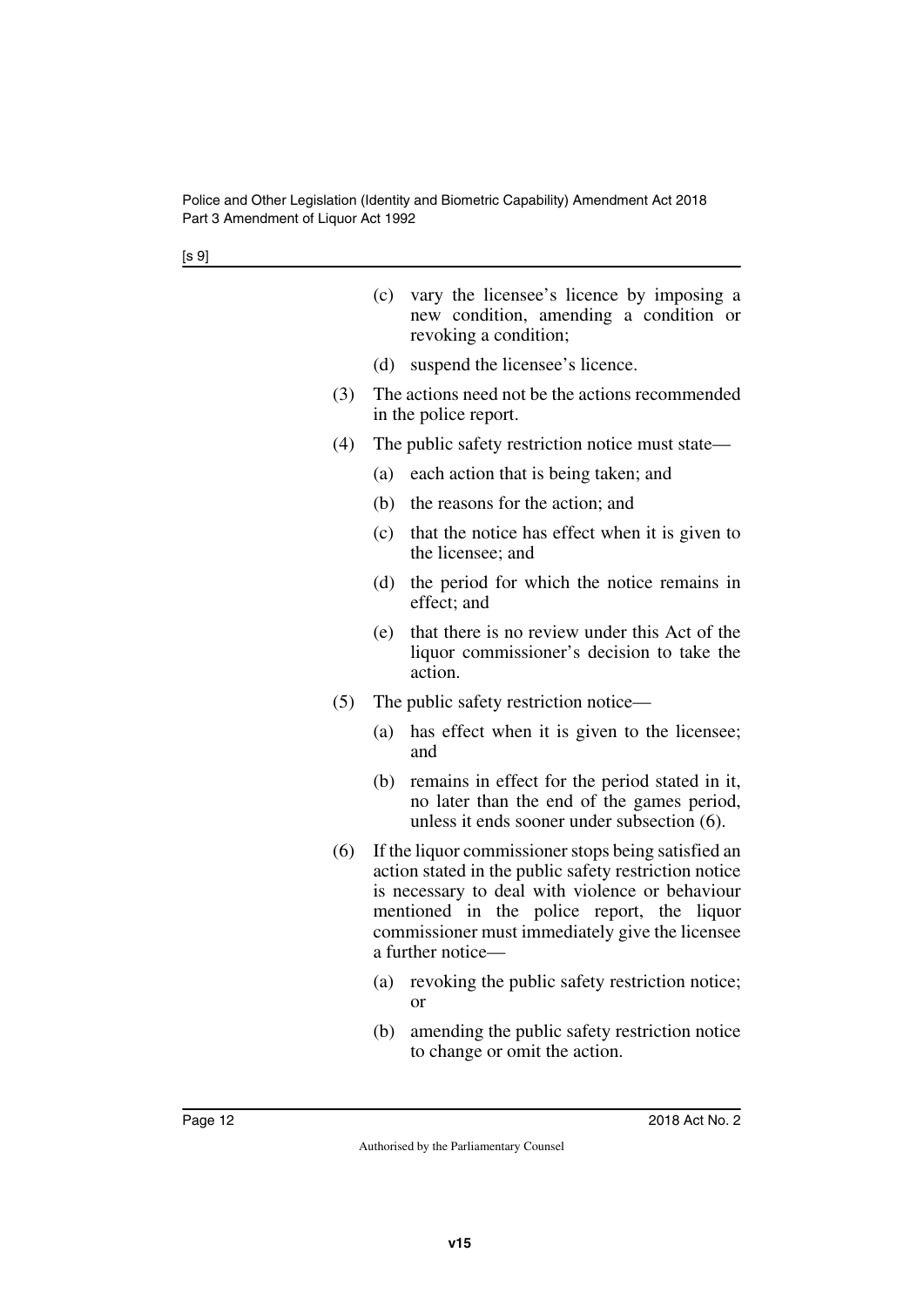Police and Other Legislation (Identity and Biometric Capability) Amendment Act 2018 Part 4 Amendment of Police Powers and Responsibilities Act 2000

[s 10]

## <span id="page-14-1"></span><span id="page-14-0"></span>**235I No QCAT review**

Despite section 21, a decision by the liquor commissioner under section 235H is not reviewable by the tribunal.

## <span id="page-14-3"></span><span id="page-14-2"></span>**235J No compensation**

<span id="page-14-5"></span>No compensation is payable to any person in respect of action taken or not taken by the police commissioner, an assistant police commissioner or the liquor commissioner under this division.

# <span id="page-14-4"></span>**Division 5 Expiry**

# <span id="page-14-6"></span>**235K Expiry**

<span id="page-14-9"></span><span id="page-14-7"></span>This part expires on 18 April 2018.

# <span id="page-14-8"></span>**Part 4 Amendment of Police Powers and Responsibilities Act 2000**

## <span id="page-14-10"></span>**10 Act amended**

<span id="page-14-11"></span>This part amends the *Police Powers and Responsibilities Act 2000*.

#### <span id="page-14-13"></span><span id="page-14-12"></span>**11 Omission of ch 7, pt 5A (Accessing registered digital photos and other information)**

Chapter 7, part 5A—

<span id="page-14-15"></span>*omit*.

# <span id="page-14-14"></span>**12 Insertion of new ch 7, pt 8**

Chapter 7—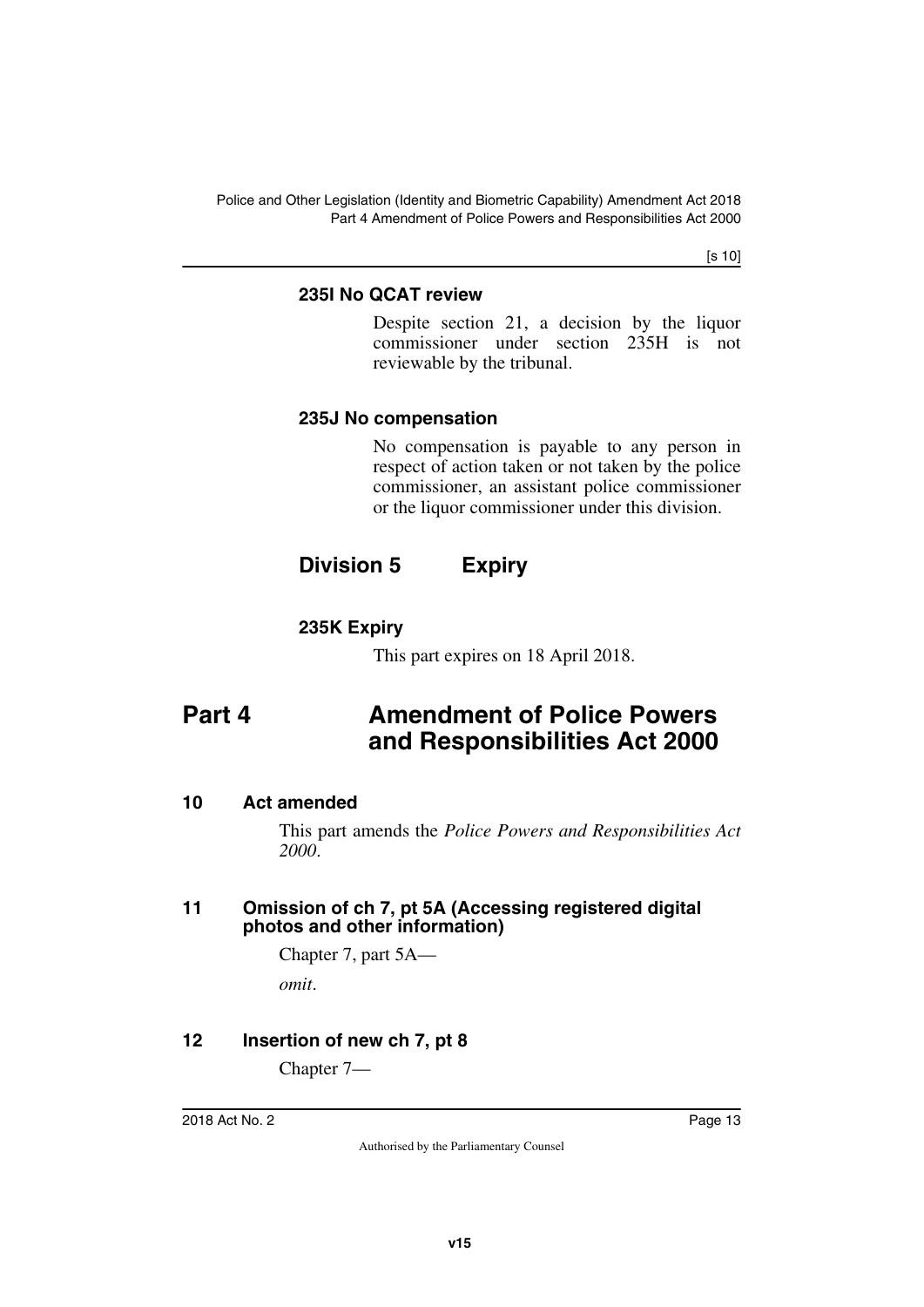Police and Other Legislation (Identity and Biometric Capability) Amendment Act 2018 Part 4 Amendment of Police Powers and Responsibilities Act 2000

#### [s 12]

*insert*—

# <span id="page-15-0"></span>**Part 8 Miscellaneous**

#### <span id="page-15-2"></span><span id="page-15-1"></span>**197EAccessing information stored electronically on smartcard transport authorities**

- (1) A police officer may, without the consent of the holder of a smartcard transport authority, access information stored electronically on the document for exercising a power—
	- (a) under a prescribed transport Act; or
	- (b) in relation to the Criminal Code, section 328A.

*Note—*

The Criminal Code, section 328A creates offences for the dangerous operation of a vehicle.

(2) In this section—

*access*, in relation to information stored electronically on a smartcard transport authority, means view or take a copy of the information.

*prescribed transport Act* means the following Acts—

- (a) the *Tow Truck Act 1973*;
- (b) the *Transport Operations (Marine Safety) Act 1994*;
- (c) the *Transport Operations (Passenger Transport) Act 1994*;
- (d) the *Transport Operations (Road Use Management) Act 1995*.

*smartcard transport authority* means the following authorities—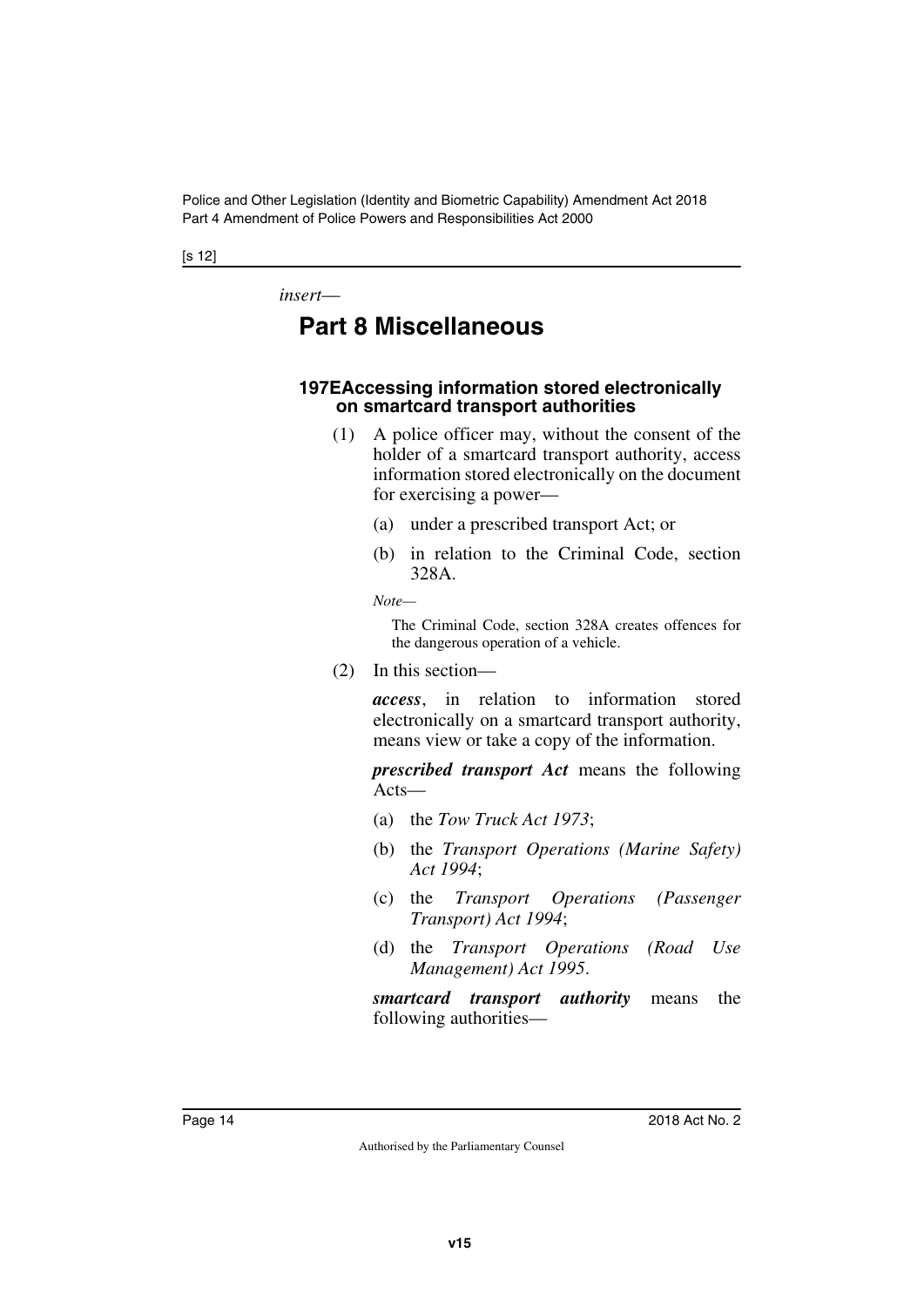[s 13]

- (a) a smartcard driver's certificate or smartcard assistant's certificate as defined in the *Tow Truck Act 1973*, schedule 2;
- (b) a smartcard marine licence indicator as defined in the *Transport Operations (Marine Safety) Act 1994*, schedule 1;
- (c) a smartcard driver authorisation as defined in the *Transport Operations (Passenger Transport) Act 1994*, schedule 3;
- (d) a smartcard authority as defined in the *Transport Operations (Road Use Management) Act 1995*, schedule 4.

### <span id="page-16-0"></span>**13 Amendment of sch 6 (Dictionary)**

<span id="page-16-1"></span>Schedule 6, definitions *access*, *access approval order*, *chief executive (transport)*, *digital photo*, *post-access approval order*, *prescribed smartcard Act*, *prescribed transport Act*, *registered digital photo*, *smartcard transport authority* and *TPC Act*—

<span id="page-16-3"></span>*omit*.

# <span id="page-16-2"></span>**Part 5 Amendment of Police Service Administration Act 1990**

#### <span id="page-16-4"></span>**14 Act amended**

<span id="page-16-7"></span><span id="page-16-5"></span>This part amends the *Police Service Administration Act 1990*.

## <span id="page-16-6"></span>**15 Amendment of s 1.4 (Definitions)**

Section 1.4—

*insert*—

*face matching services*, for part 10, division 1AA, see section 10.2FA.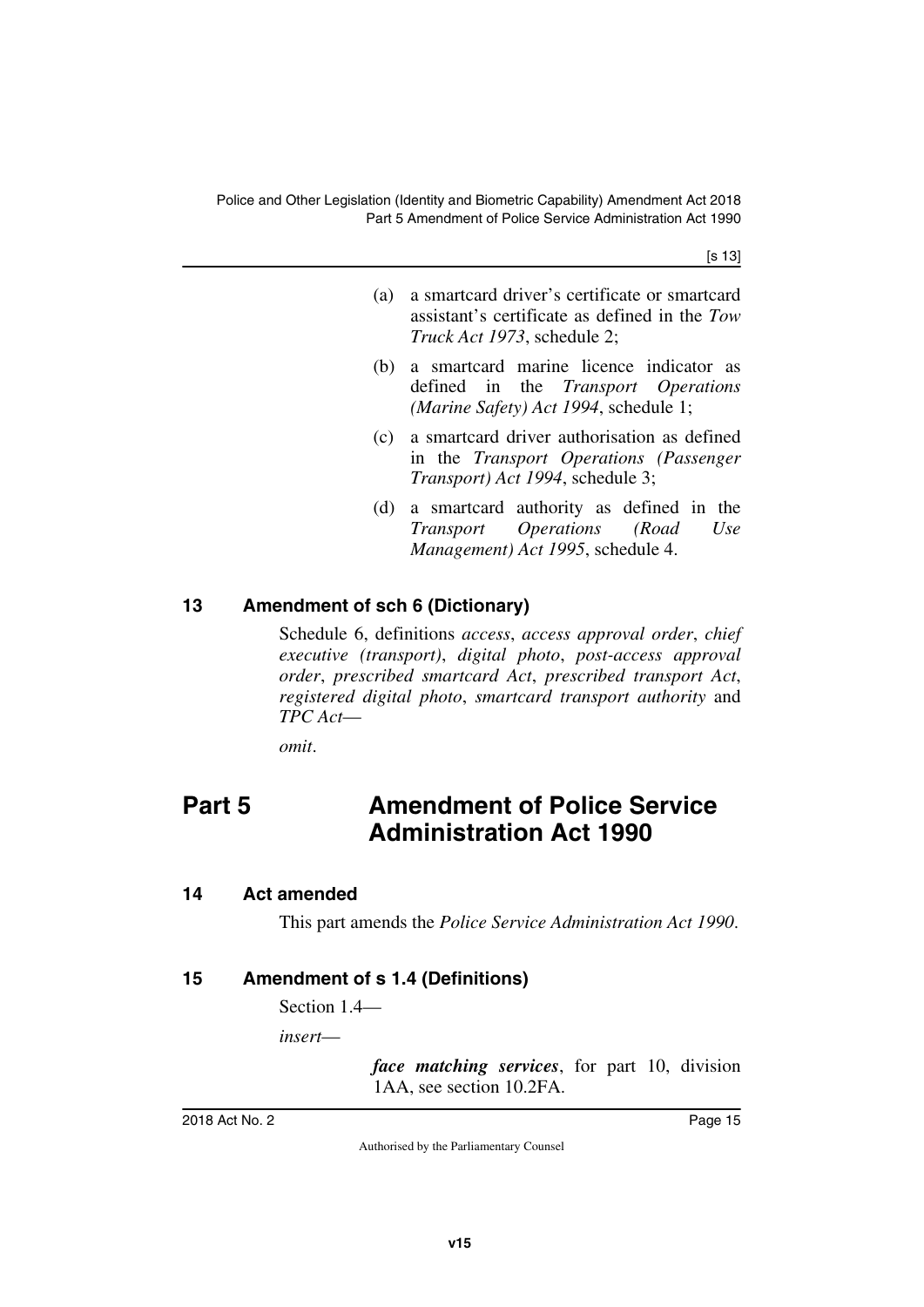[s 16]

*host agency*, for an identity matching service, for part 10, division 1AA, see section 10.2FA.

*identity document*, for part 10, division 1AA, see section 10.2FA.

*identity information*, for part 10, division 1AA, see section 10.2FA.

*identity matching services*, for part 10, division 1AA, see section 10.2FA.

*information*, for part 10, division 1AA, see section 10.2FA.

*participating entity*, in relation to an identity matching service, for part 10, division 1AA, see section 10.2FA.

## <span id="page-17-0"></span>**16 Amendment of s 10.2 (Authorisation of disclosure)**

<span id="page-17-1"></span>Section 10.2(2), after 'or 10.2D'—

*insert*—

<span id="page-17-5"></span>, or a provision of division 1AA,

# <span id="page-17-2"></span>**17 Insertion of new pt 10, div 1AA**

<span id="page-17-3"></span>Part 10, after division 1—

*insert*—

# <span id="page-17-4"></span>**Division 1AA National identity matching services**

# <span id="page-17-6"></span>**10.2FADefinitions for division**

<span id="page-17-7"></span>In this division—

*face matching services* means the following services involving facial biometric matching—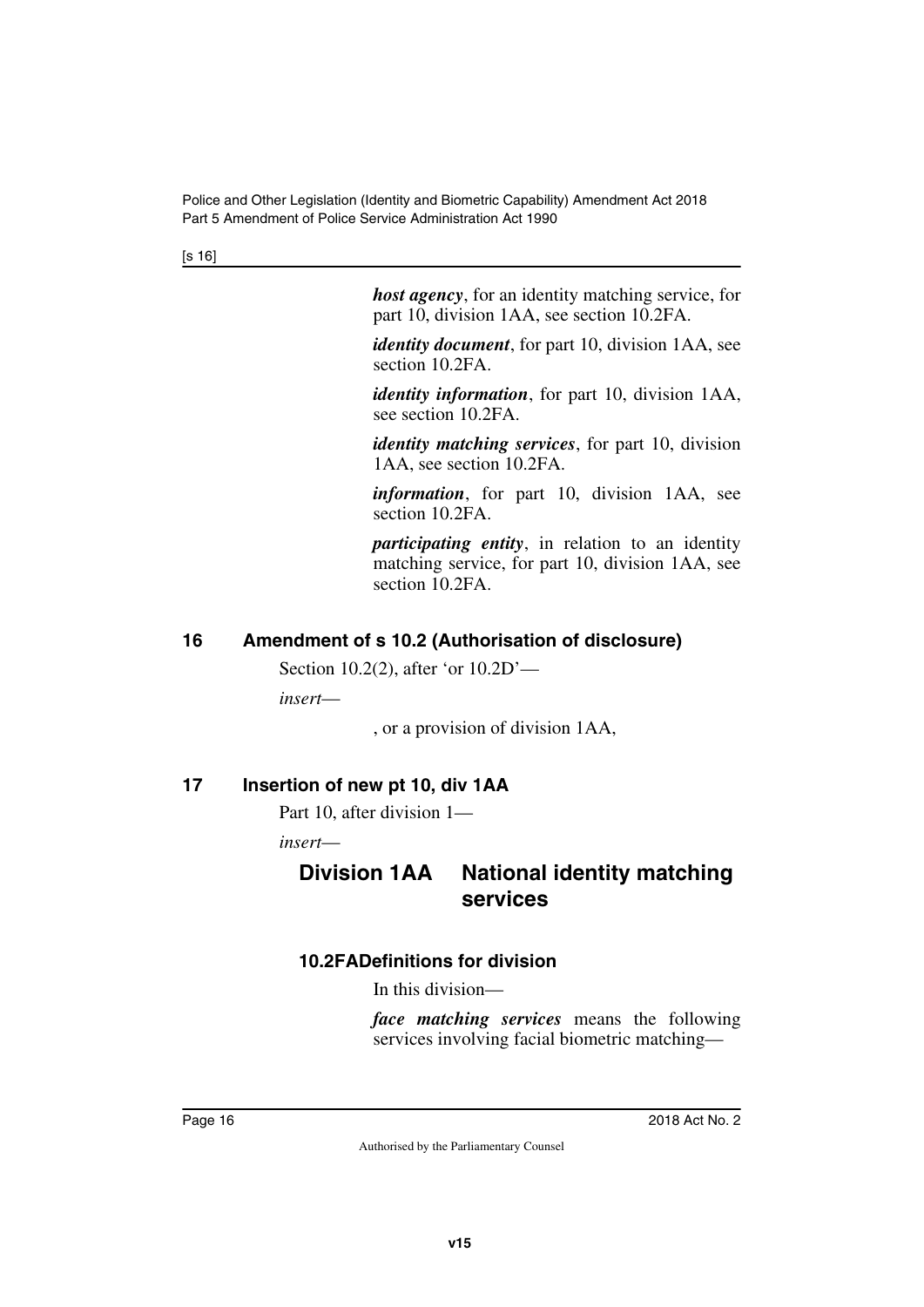[s 17]

- (a) the service (known as the face verification service) enabling the comparison of a facial image associated with an individual against a facial image held on a specific government record associated with the individual to verify the individual's identity;
- (b) the service (known as the face identification service) enabling the comparison of a facial image against multiple images held on a database of government records to establish an individual's identity;
- (c) the service (known as the one person one licence service) enabling the comparison of an individual's facial image against other facial images used on driver licences and other identity documents to identify whether the individual holds multiple licences, in the same or a different identity, in 1 or more jurisdictions.

*host agency*, for an identity matching service, means the Commonwealth agency responsible for maintaining the service under an agreement between the Commonwealth and the States.

*identity document* means a document that—

- (a) contains or incorporates identity information; and
- (b) is capable of being used as evidence of identity.

*identity information* means information relating to an individual, whether living, dead, real or fictitious, that is capable of being used, alone or in conjunction with other information, to identify or purportedly identify the individual.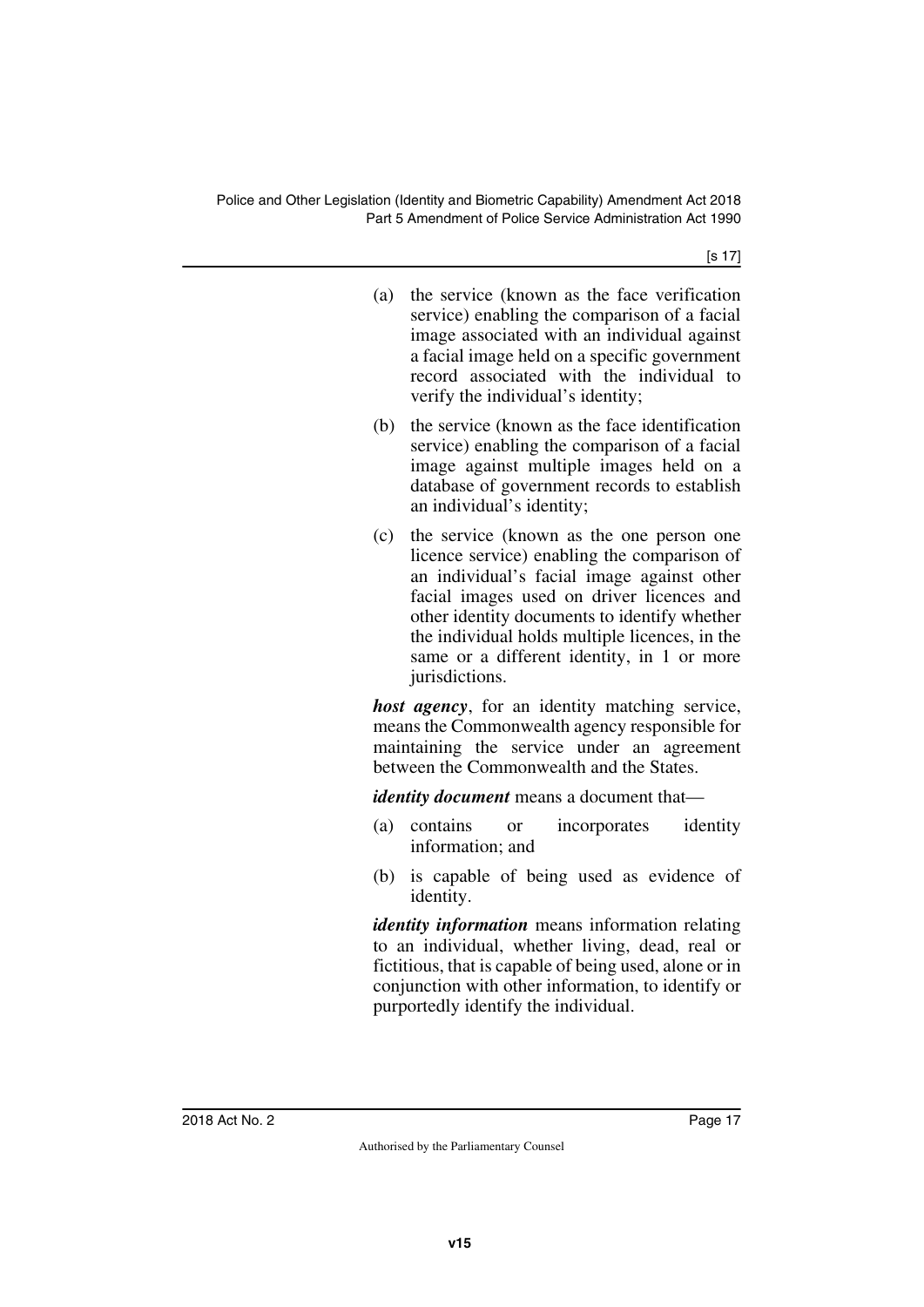[s 17]

*Examples—*

- a photo of, or other information about, an individual on a drivers licence, passport or other identity document
- other information about an individual submitted to verify the individual's identity

*identity matching services* means the following services administered by the Commonwealth under an agreement entered into by the Commonwealth and the States—

- (a) the service (known as the document verification service) enabling biographical information on identity documents to be verified against corresponding records held by a participating entity for the service;
- (b) the service (known as the identity data sharing service) enabling the sharing of identity information between the Commonwealth and the States to ensure the accuracy and integrity of identity-based records;
- (c) the face matching services;
- (d) any other service prescribed by regulation, to the extent the operation of the service relates only to a permitted purpose within the meaning of section 10.2FF(2).

*information* includes a document.

*participating entity*, in relation to an identity matching service, means an entity—

- (a) participating in the service; and
- (b) with whom the commissioner has entered into an agreement in relation to the use of the service.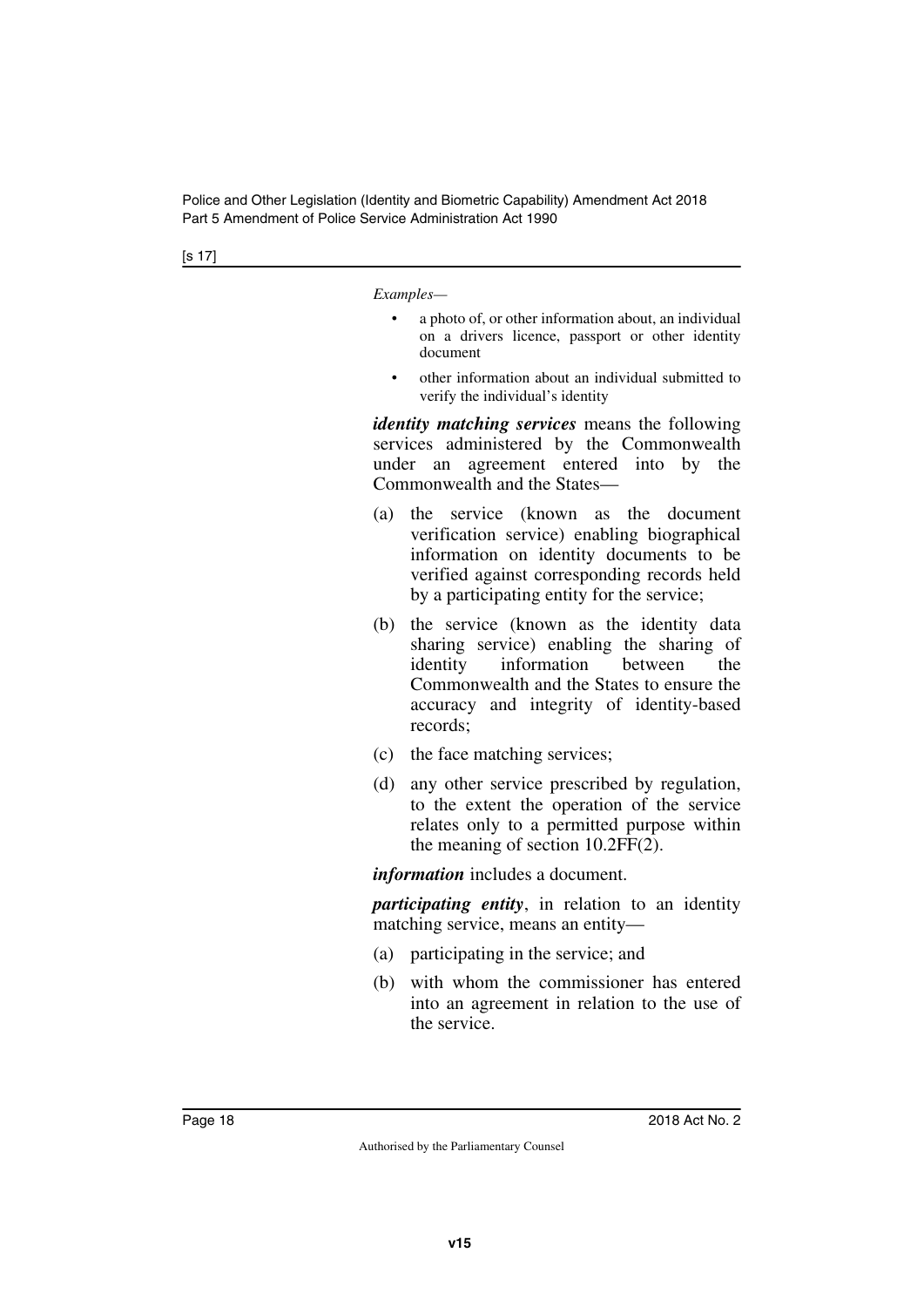[s 17]

## <span id="page-20-0"></span>**10.2FBDivision binds all persons**

<span id="page-20-1"></span>This division binds all persons, including the State and, to the extent the legislative power of the Parliament permits, the Commonwealth and the other States.

### <span id="page-20-3"></span><span id="page-20-2"></span>**10.2FCDisclosure of identity information by commissioner**

For a purpose related to the operation of an identity matching service, the commissioner may disclose identity information lawfully in the commissioner's possession to—

- (a) the host agency for the service; or
- <span id="page-20-5"></span>(b) a participating entity for the service.

### <span id="page-20-4"></span>**10.2FDCollection and use of identity information by commissioner**

The commissioner may collect and use identity information, by the operation of an identity matching service, from—

- (a) the host agency for the service; or
- <span id="page-20-7"></span>(b) a participating entity for the service.

## <span id="page-20-6"></span>**10.2FECollection, use and disclosure by host agency**

The host agency may, for a purpose related to the operation of an identity matching service—

- (a) collect or use identity information disclosed to it under this division; or
- (b) disclose the identity information to the commissioner or a participating entity for the service.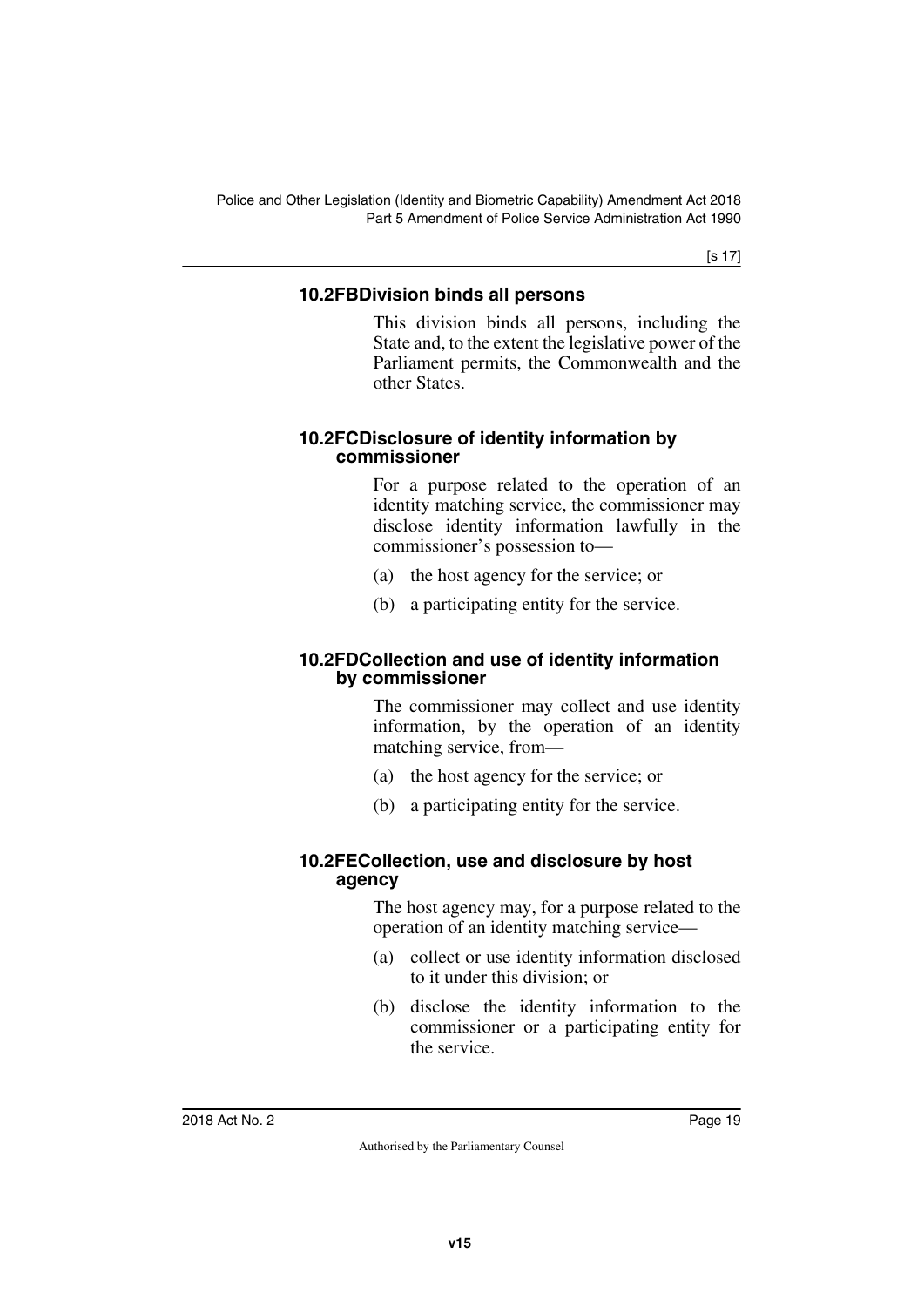[s 17]

#### <span id="page-21-1"></span><span id="page-21-0"></span>**10.2FFDisclosure, use or collection must be for permitted purpose**

- (1) Despite sections 10.2FC, 10.2FD and 10.2FE, identity information may be disclosed, collected or used under this division only for a permitted purpose.
- (2) Each of the following purposes is a *permitted purpose*—
	- (a) preventing, detecting, investigating or prosecuting crimes involving fabricated, manipulated, stolen or otherwise assumed identities;
	- (b) preventing, detecting, investigating or prosecuting other offences against Commonwealth or State laws;
	- (c) conducting investigations or gathering intelligence for purposes related to national security within the meaning of the *National Security Information (Criminal and Civil Proceedings) Act 2004* (Cwlth);
	- (d) promoting the security of a participating entity's assets, facilities or personnel;

*Examples—*

- protecting and managing legally assumed identities
- security or background checking
- (e) identifying individuals who are at risk of, or have experienced, physical harm;

*Examples—*

- investigating individuals reported as missing
- identifying individuals reported as dead, or unidentified human remains
- identifying individuals when addressing significant risks to public health or safety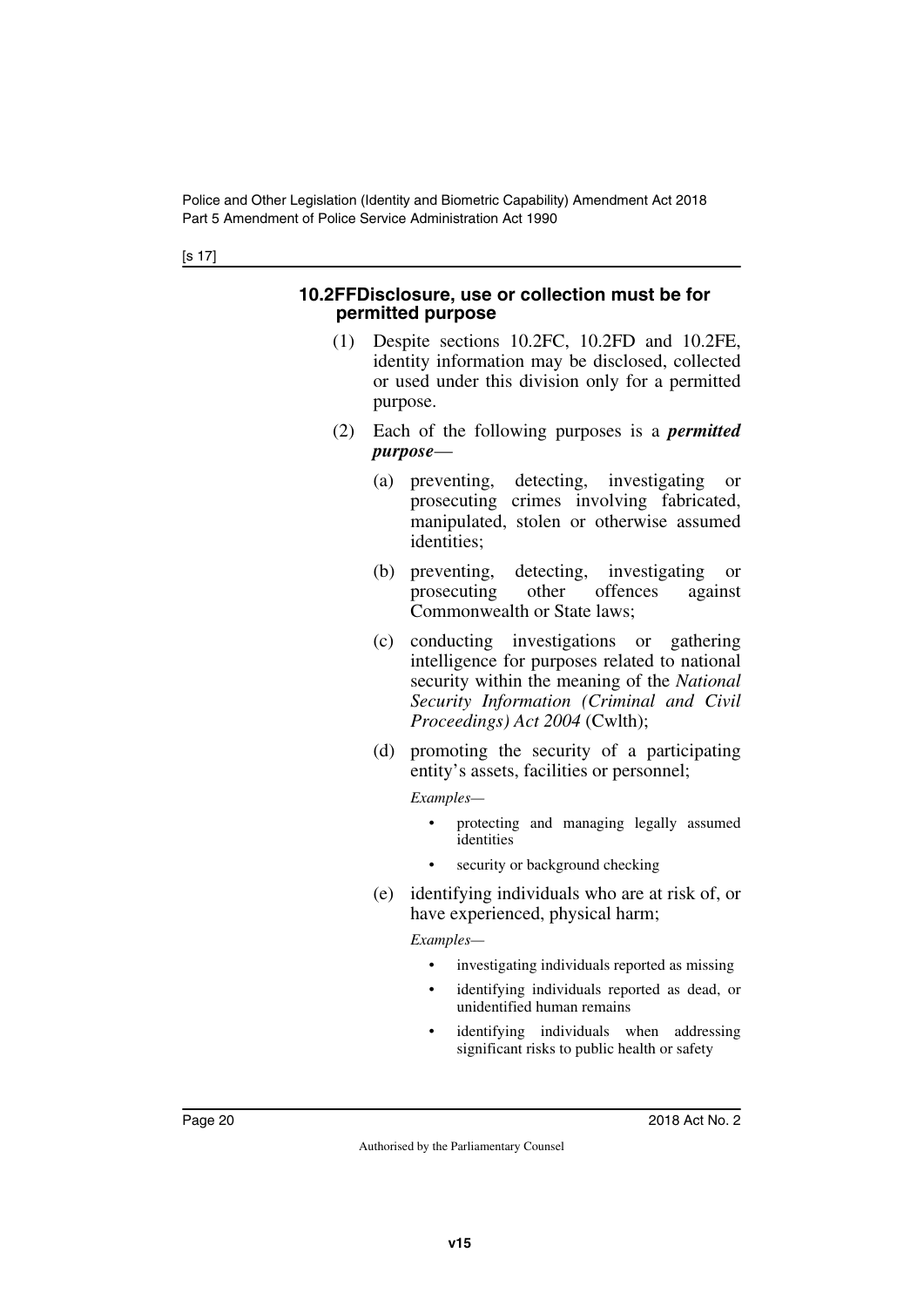[s 18]

- identifying individuals in relation to disaster events or major events
- (f) improving road safety, including the detection of unlicensed and disqualified drivers and individuals who hold multiple licences;
- (g) verifying an individual's identity with the individual's consent or as authorised or required by law.

## <span id="page-22-0"></span>**10.2FGInconsistency with other laws**

<span id="page-22-1"></span>To the extent this division is inconsistent with another law, this division prevails to the extent of the inconsistency.

## <span id="page-22-2"></span>**18 Insertion of new pt 11, div 9**

<span id="page-22-3"></span>Part 11—

*insert*—

<span id="page-22-5"></span><span id="page-22-4"></span>**Division 9 Transitional provision for Police and Other Legislation (Identity and Biometric Capability) Amendment Act 2018**

# <span id="page-22-6"></span>**11.17Transitional regulation-making power**

- <span id="page-22-7"></span>(1) A regulation (a *transitional regulation*) may make provision about a matter for which—
	- (a) it is necessary to make provision to allow or facilitate the doing of anything to achieve the transition from the operation of this Act as it was in force immediately before the commencement to the operation of this Act as amended by the *Police and Other*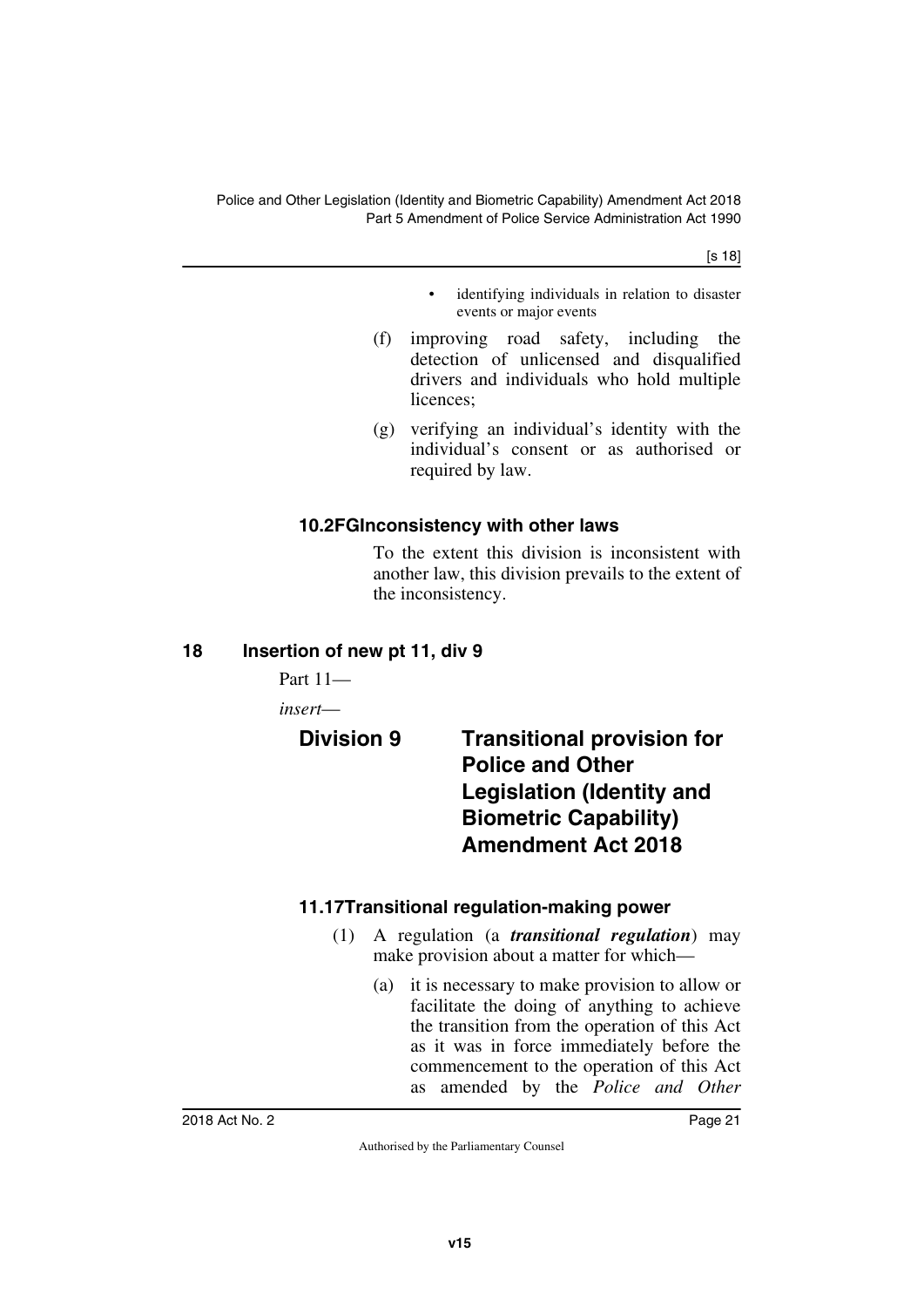Police and Other Legislation (Identity and Biometric Capability) Amendment Act 2018 Part 6 Amendment of Transport Operations (Road Use Management) Act 1995

[s 19]

*Legislation (Identity and Biometric Capability) Amendment Act 2018*; and

- (b) this Act does not make provision or sufficient provision.
- (2) A transitional regulation may have retrospective operation to a day not earlier than the day of commencement.
- (3) A transitional regulation must declare it is a transitional regulation.
- (4) A transitional regulation may only be made within 2 years after the commencement.
- <span id="page-23-1"></span>(5) This division and any transitional regulation expire 3 years after the day of commencement.

# <span id="page-23-0"></span>**Part 6 Amendment of Transport Operations (Road Use Management) Act 1995**

#### <span id="page-23-2"></span>**19 Act amended**

<span id="page-23-3"></span>This part amends the *Transport Operations (Road Use Management) Act 1995*.

#### <span id="page-23-5"></span><span id="page-23-4"></span>**20 Amendment of s 77 (Restricted written or electronic release of person's prescribed authority and traffic history information)**

(1) Section  $77(1)(e)$ , 'governments'—

*omit, insert*—

Australian jurisdictions

(2) Section 77(5)—

*omit, insert—*

(5) Before releasing information to an entity under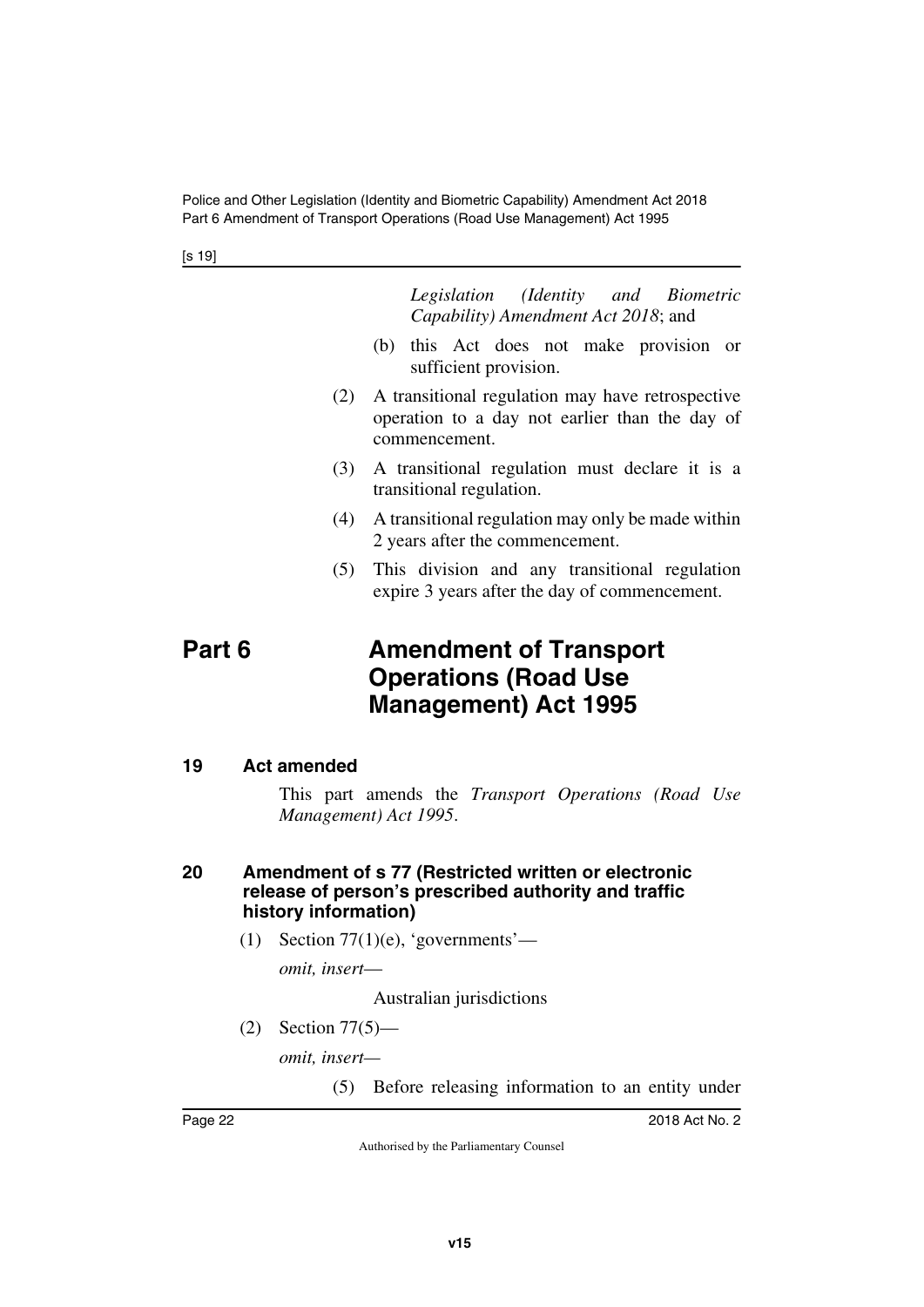[s 21]

subsection  $(1)(e)$ , the chief executive must be satisfied any release of the information by the entity will be limited to circumstances similar to those mentioned in subsection (1).

(5A) To remove any doubt, it is declared that the release of information under subsection (1)(e) is not limited by the *Transport Planning and Coordination Act 1994*, part 4D.

*Note—*

The *Transport Planning and Coordination Act 1994*, part 4D provides for disclosure, collection and use of identity information in connection with identity matching services under that part.

(3) Section 77(5A) and (6)—

<span id="page-24-1"></span>*renumber* as section 77(6) and (7).

# <span id="page-24-0"></span>**Part 7** Amendment of Transport **Planning and Coordination Act 1994**

# <span id="page-24-2"></span>**21 Act amended**

<span id="page-24-3"></span>This part amends the *Transport Planning and Coordination Act 1994*.

# <span id="page-24-4"></span>**22 Amendment of s 28E (Definitions for pt 4C)**

<span id="page-24-5"></span>Section 28E, definitions *prescribed authorisation Act* and *prescribed authority*—

<span id="page-24-7"></span>*omit*.

# <span id="page-24-6"></span>**23 Amendment of s 28ED (Restricted access to a digital photo and digitised signature)**

(1) Section 28ED(4), from 'this Act'—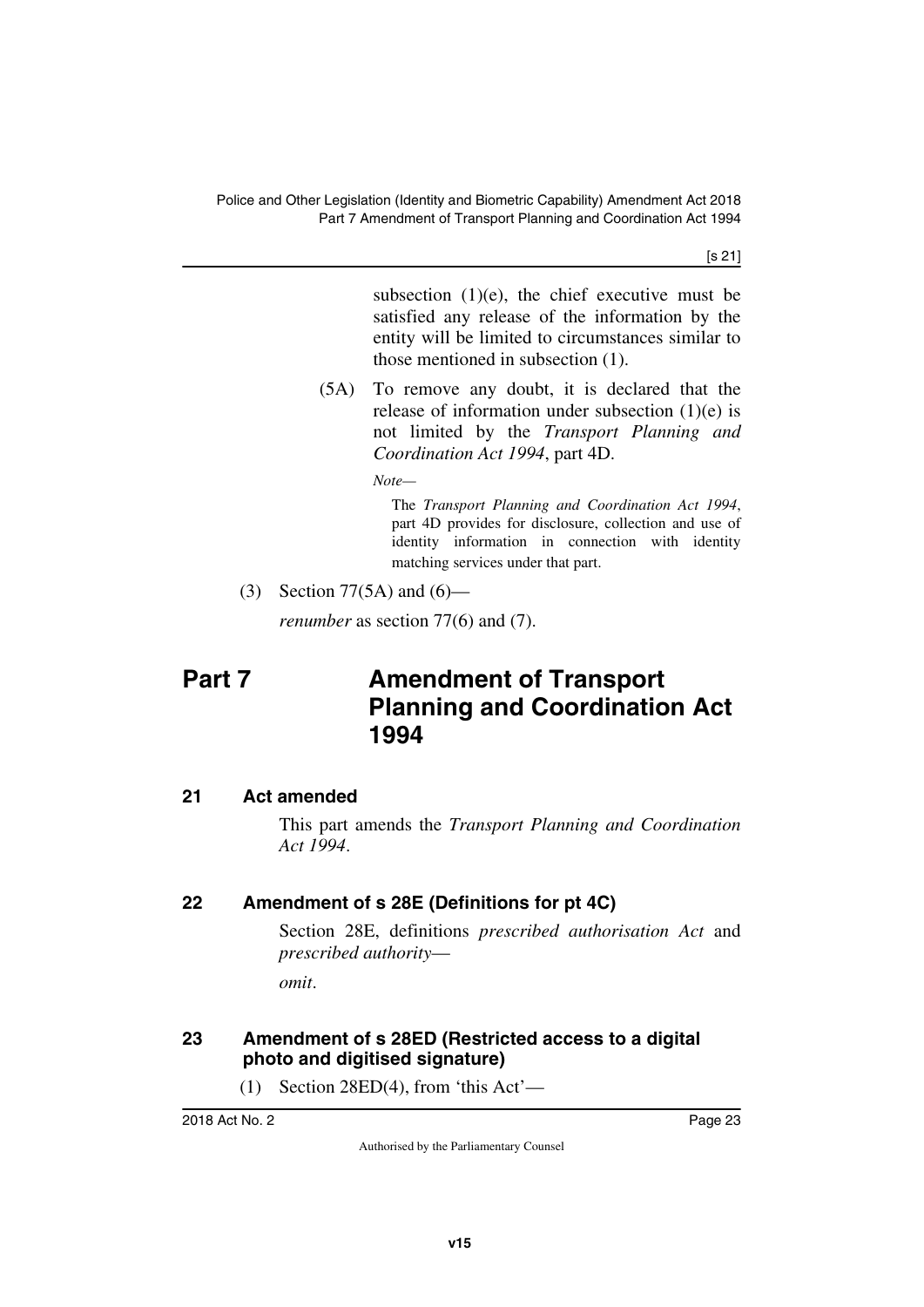[s 24]

*omit, insert*—

a prescribed authorisation Act if the access is for a permitted purpose within the meaning of section 28EP(2).

(2) Section 28ED—

*insert*—

(4A) To remove any doubt, it is declared that access to a digital photo under subsection (4) is not subject to any requirement under part 4D.

## <span id="page-25-0"></span>**24 Insertion of new pt 4D**

<span id="page-25-1"></span>After part 4C—

*insert*—

<span id="page-25-3"></span>

# <span id="page-25-2"></span>**Part 4D National identity matching services**

<span id="page-25-4"></span>**Division 1 Preliminary**

# <span id="page-25-7"></span><span id="page-25-6"></span>**28EIDefinitions for part**

<span id="page-25-5"></span>In this part—

*document verification service* means the service enabling biographical information on identity documents to be verified against corresponding records held by a participating entity for the service.

*face matching services* means the following services involving facial biometric matching—

(a) the service (known as the face verification service) enabling the comparison of a facial image associated with an individual against a facial image held on a specific government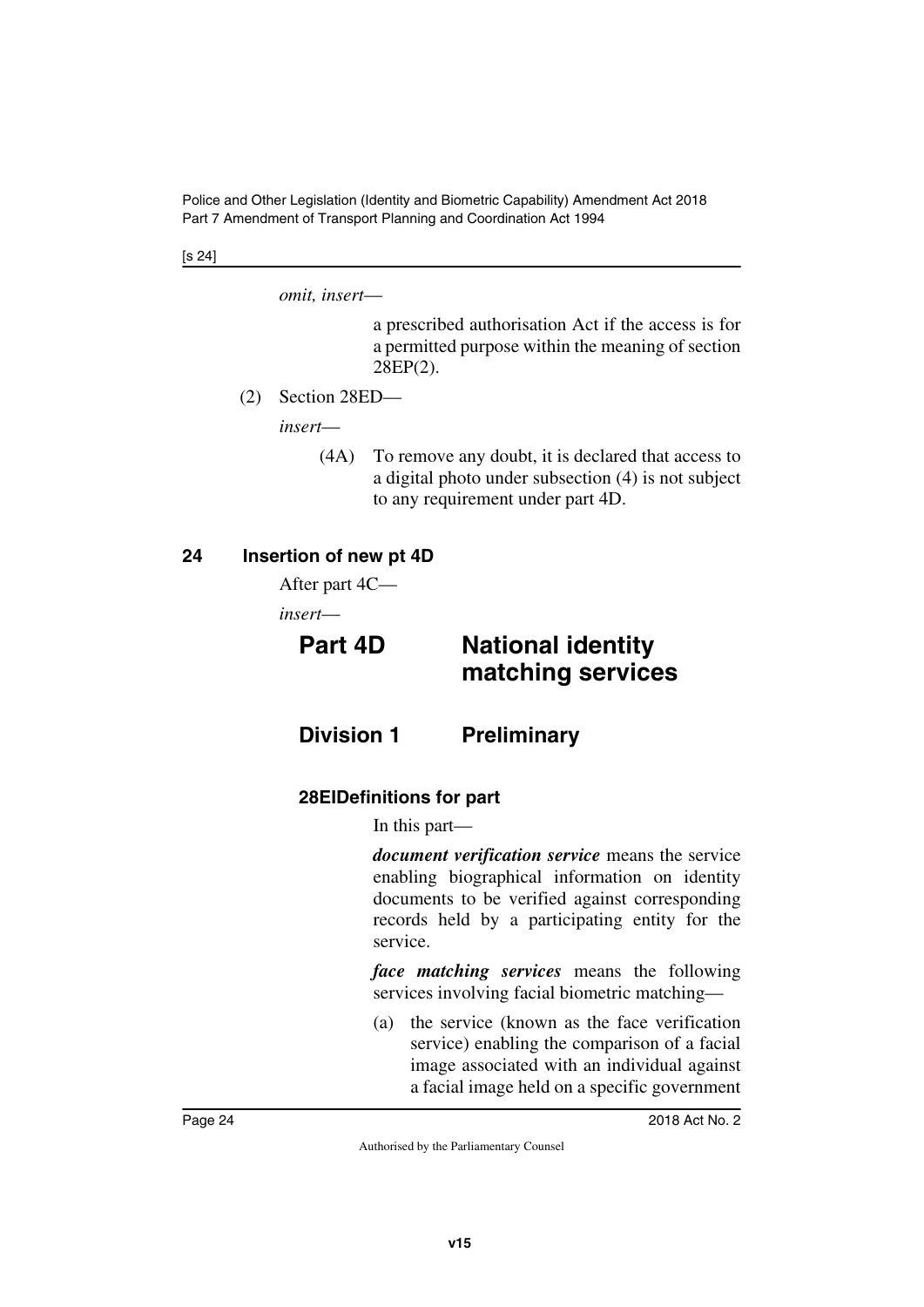record associated with the individual to verify the individual's identity;

- (b) the service (known as the face identification service) enabling the comparison of a facial image against multiple images held on a database of government records to establish an individual's identity;
- (c) the service (known as the one person one licence service) enabling the comparison of an individual's facial image against other facial images used on driver licences and other identity documents to identify whether the individual holds multiple licences, in the same or a different identity, in 1 or more jurisdictions;
- (d) the service (known as the facial recognition analysis utility service) enabling a participating entity for the service that has responsibility for driver licensing in a State to undertake biometric matching using its own data.

*host agency*, for an identity matching service, means the Commonwealth agency responsible for maintaining the service under an agreement between the Commonwealth and the States.

*identity document* means a document that—

- (a) contains or incorporates identity information; and
- (b) is capable of being used as evidence of identity.

*identity information* means information relating to an individual, whether living, dead, real or fictitious, that is capable of being used, alone or in conjunction with other information, to identify or purportedly identify the individual.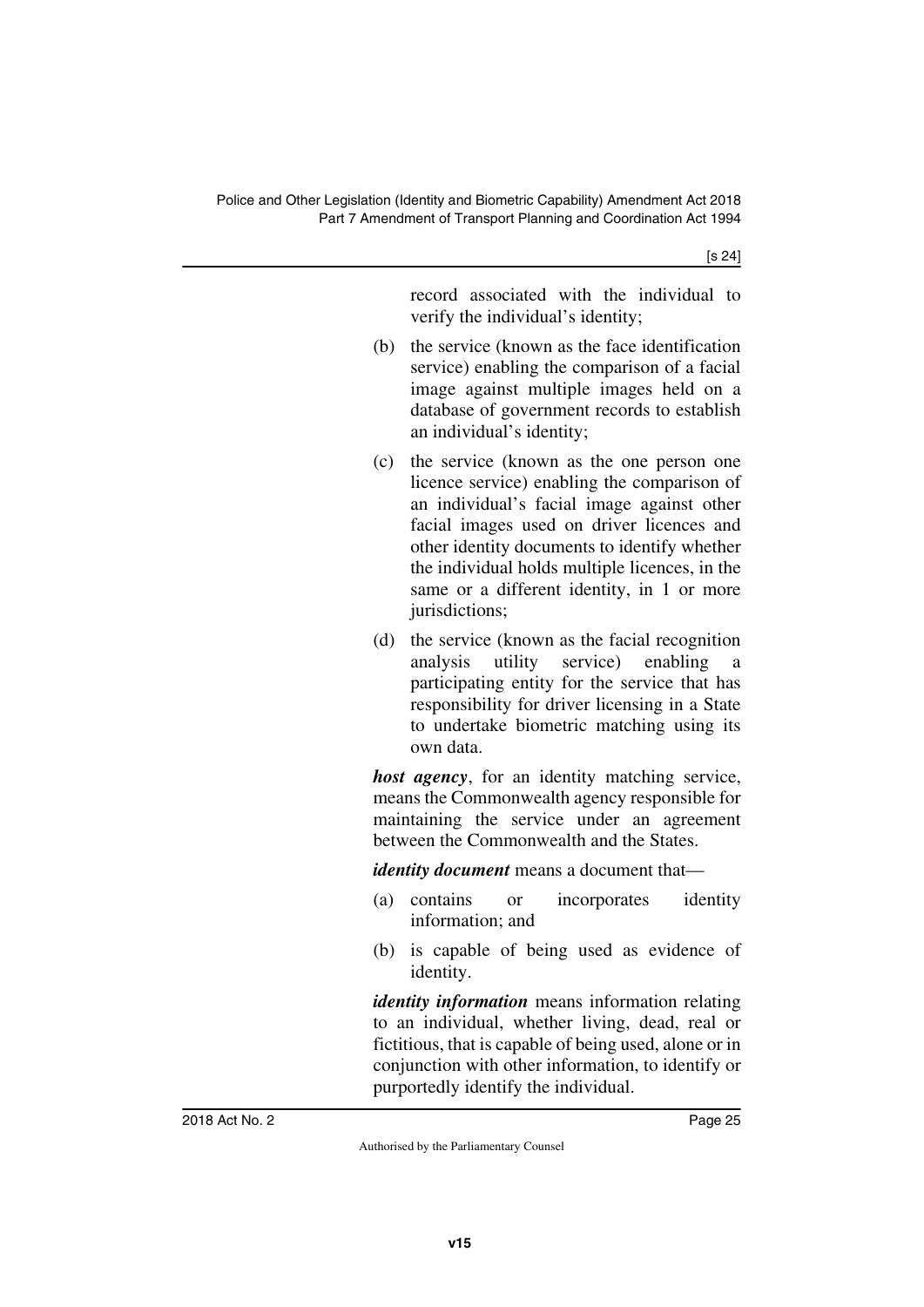[s 24]

*Examples—*

- a photo of, or other information about, an individual on a drivers licence, passport or other identity document
- other information about an individual submitted to verify the individual's identity

*identity matching services* means the following services administered by the Commonwealth in accordance with an agreement entered into by the Commonwealth and the States—

- (a) the document verification service;
- (b) the service (known as the identity data sharing service) enabling the sharing of identity information between the Commonwealth and the States to ensure the accuracy and integrity of identity-based records;
- (c) the face matching services;
- (d) any other service prescribed by regulation, to the extent the operation of the service relates only to a permitted purpose within the meaning of section 28EP(2).

*information* includes a document.

*participating entity*, in relation to an identity matching service, means an entity—

- (a) participating in the service; and
- (b) with whom the chief executive has entered into an agreement in relation to the use of the service.

## <span id="page-27-1"></span><span id="page-27-0"></span>**28EJPart binds all persons**

(1) This part binds all persons, including the State and, to the extent the legislative power of the Parliament permits, the Commonwealth and the other States.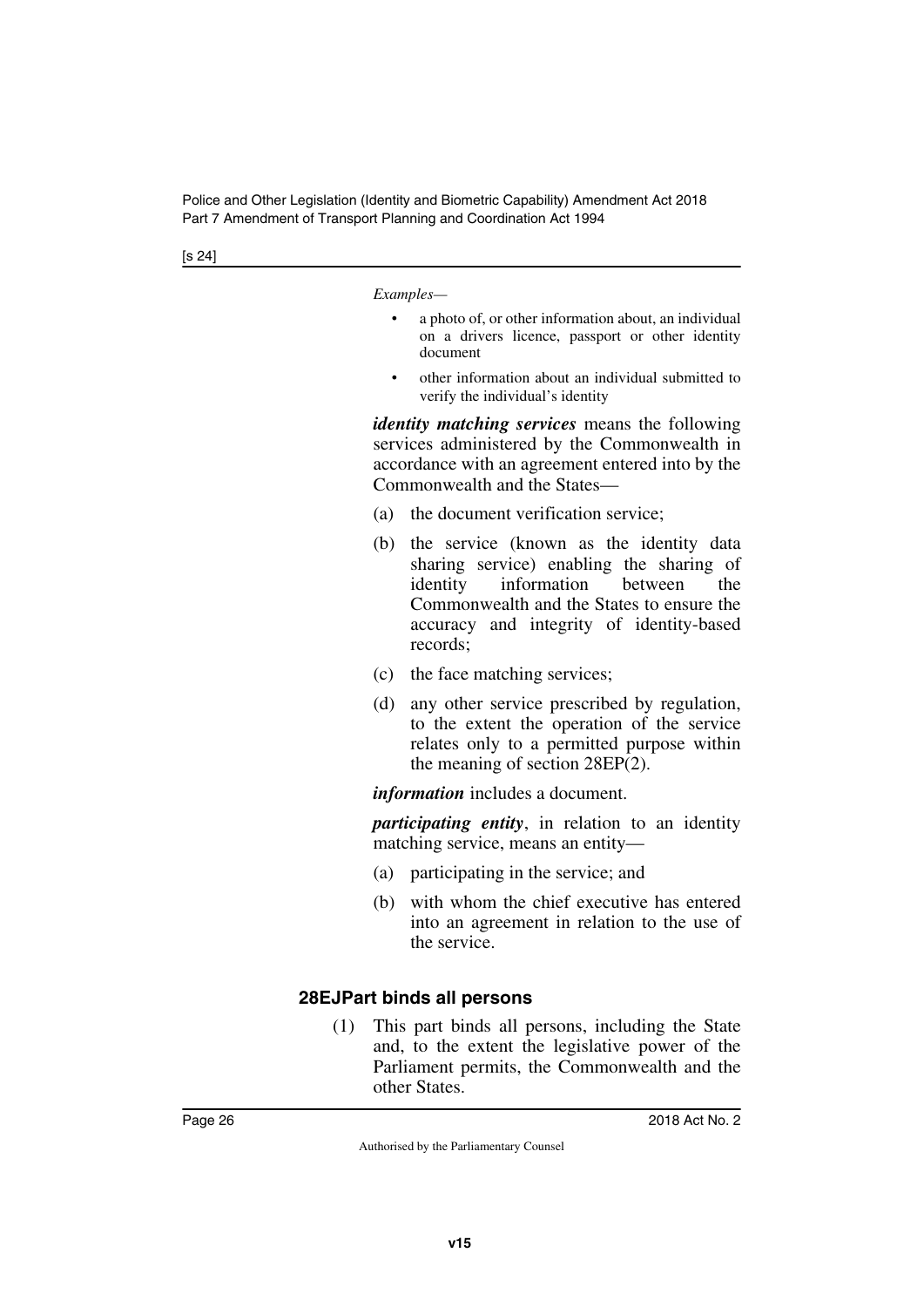[s 24]

<span id="page-28-1"></span>(2) However, the State, the Commonwealth or another State can not be prosecuted for an offence against this part.

# <span id="page-28-0"></span>**Division 2 Document verification service**

#### <span id="page-28-3"></span><span id="page-28-2"></span>**28EKDisclosure of information about prescribed authorities**

- (1) For a purpose related to the operation of the document verification service, the chief executive may disclose, in writing or electronically, information kept by the chief executive under an Act about a person's prescribed authority to an entity that, under an agreement between the State and other Australian jurisdictions, maintains a database containing information about identity documents.
- (2) Before disclosing information under subsection (1), the chief executive must be satisfied any disclosure of the information by the entity will be only for the operation of the document verification service.

# <span id="page-28-4"></span>**Division 3 Other identity matching services**

# <span id="page-28-7"></span><span id="page-28-6"></span>**28ELApplication of division**

<span id="page-28-5"></span>This division applies in relation to an identity matching service other than the document verification service.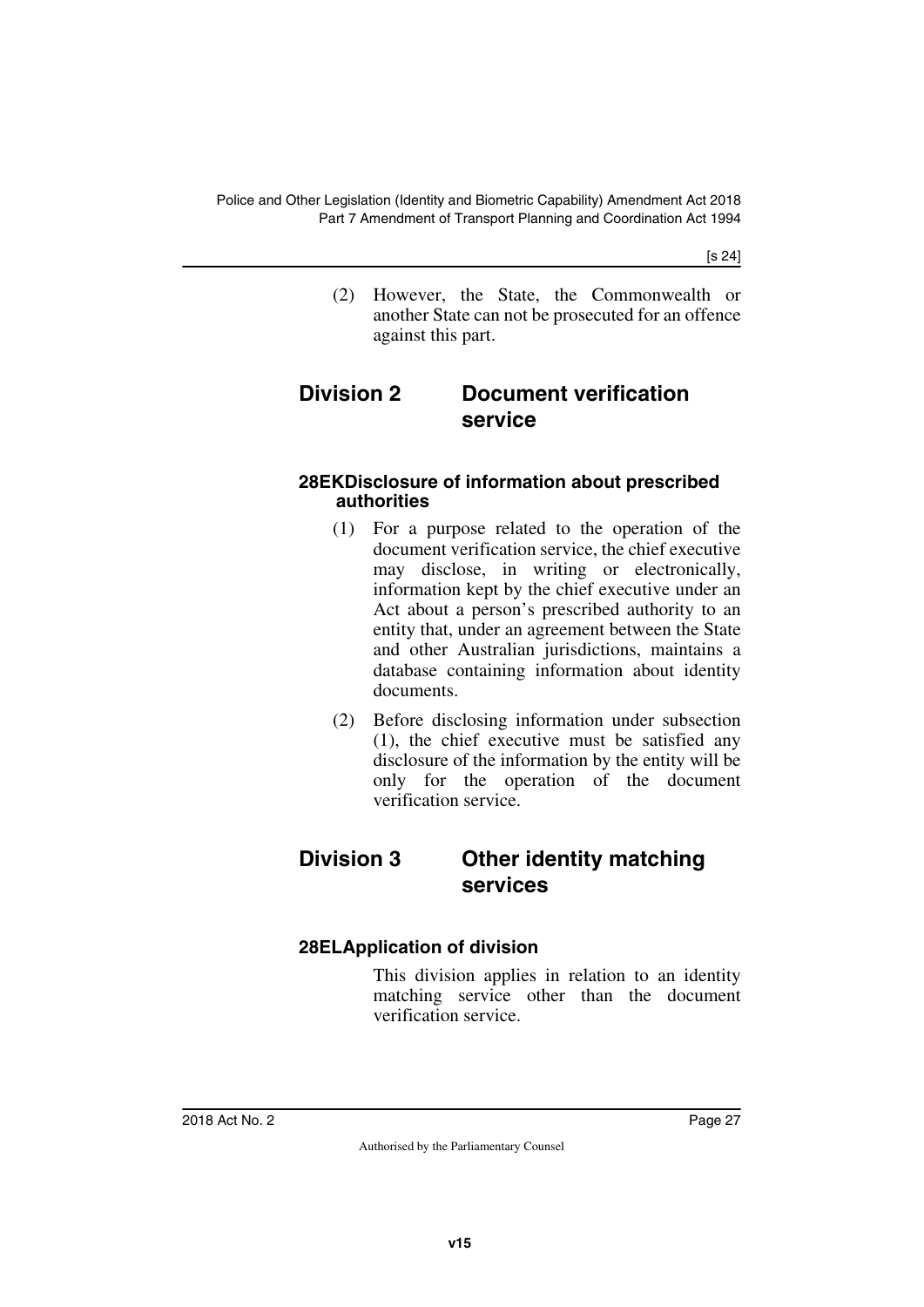[s 24]

#### <span id="page-29-1"></span><span id="page-29-0"></span>**28EMDisclosure of identity information by chief executive**

For a purpose related to the operation of an identity matching service, the chief executive may disclose identity information kept under a prescribed authorisation Act to—

- (a) the host agency for the service; or
- (b) a participating entity for the service.

## <span id="page-29-3"></span><span id="page-29-2"></span>**28ENCollection and use of identity information by chief executive**

The chief executive may collect and use identity information, by the operation of an identity matching service, from—

- (a) the host agency for the service; or
- (b) a participating entity for the service.

## <span id="page-29-5"></span><span id="page-29-4"></span>**28EOCollection, use and disclosure by host agency**

The host agency may, for a purpose related to the operation of an identity matching service—

- (a) collect or use identity information disclosed to it under this division; or
- (b) disclose the identity information to the chief executive or a participating entity for the service.

### <span id="page-29-7"></span><span id="page-29-6"></span>**28EPDisclosure, use or collection must be for permitted purpose**

- (1) Despite sections 28EM, 28EN and 28EO, identity information may be disclosed, collected or used under this division only for a permitted purpose.
- (2) Each of the following purposes is a *permitted*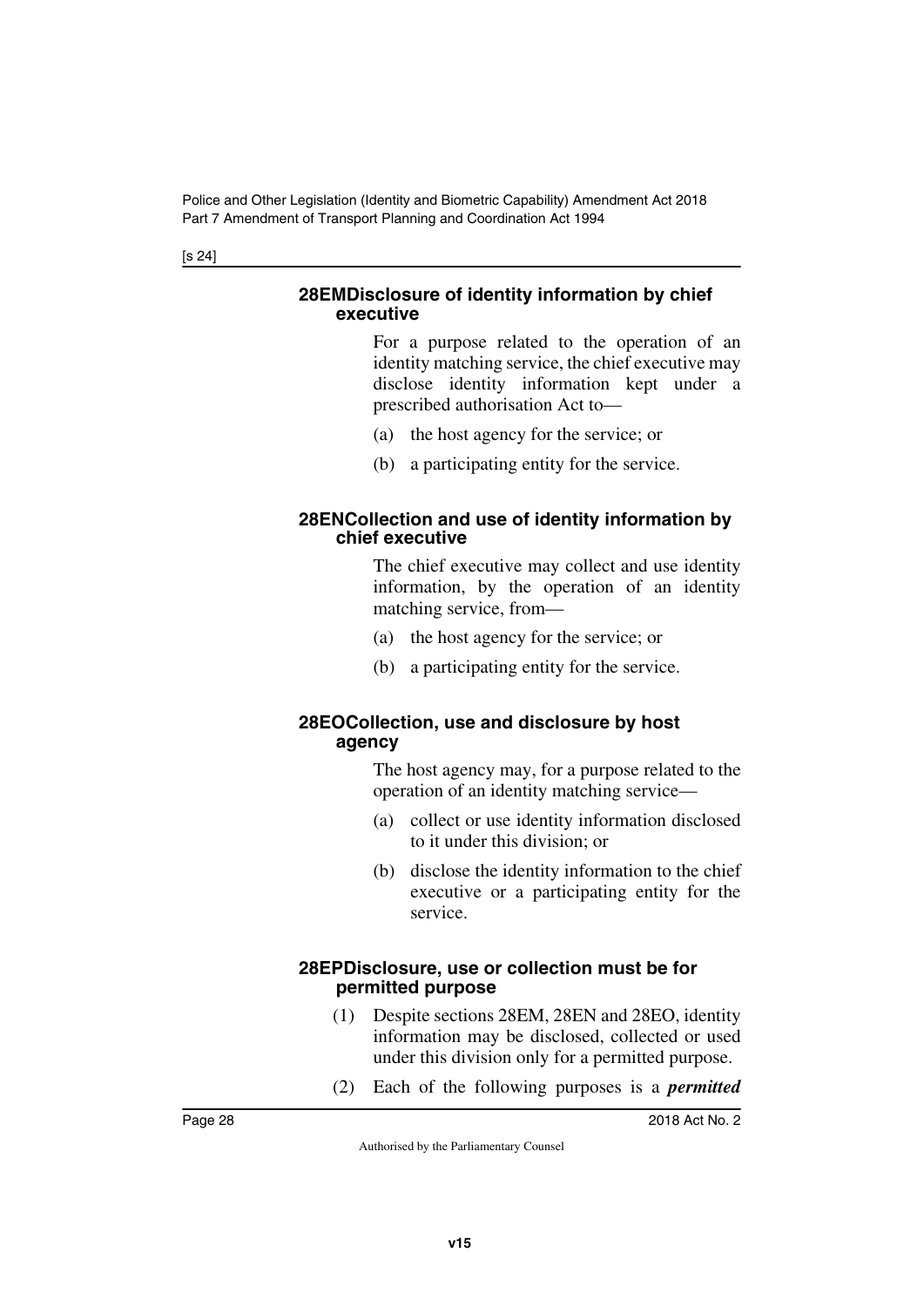[s 24]

#### *purpose*—

- (a) preventing, detecting, investigating or prosecuting crimes involving fabricated, manipulated, stolen or otherwise assumed identities;
- (b) preventing, detecting, investigating or prosecuting other offences against Commonwealth or State laws;
- (c) conducting investigations or gathering intelligence for purposes related to national security within the meaning of the *National Security Information (Criminal and Civil Proceedings) Act 2004* (Cwlth);
- (d) promoting the security of the assets, facilities or personnel of a participating entity that is a government entity;

*Examples—*

- protecting and managing legally assumed identities
- security or background checking
- (e) identifying individuals who are at risk of, or have experienced, physical harm;

*Examples—*

- investigating individuals reported missing
- identifying individuals reported as dead, or unidentified human remains
- identifying individuals when addressing significant risks to public health or safety
- identifying individuals in relation to disaster events or major events
- (f) improving road safety, including the detection of unlicensed and disqualified drivers and individuals who hold multiple licences;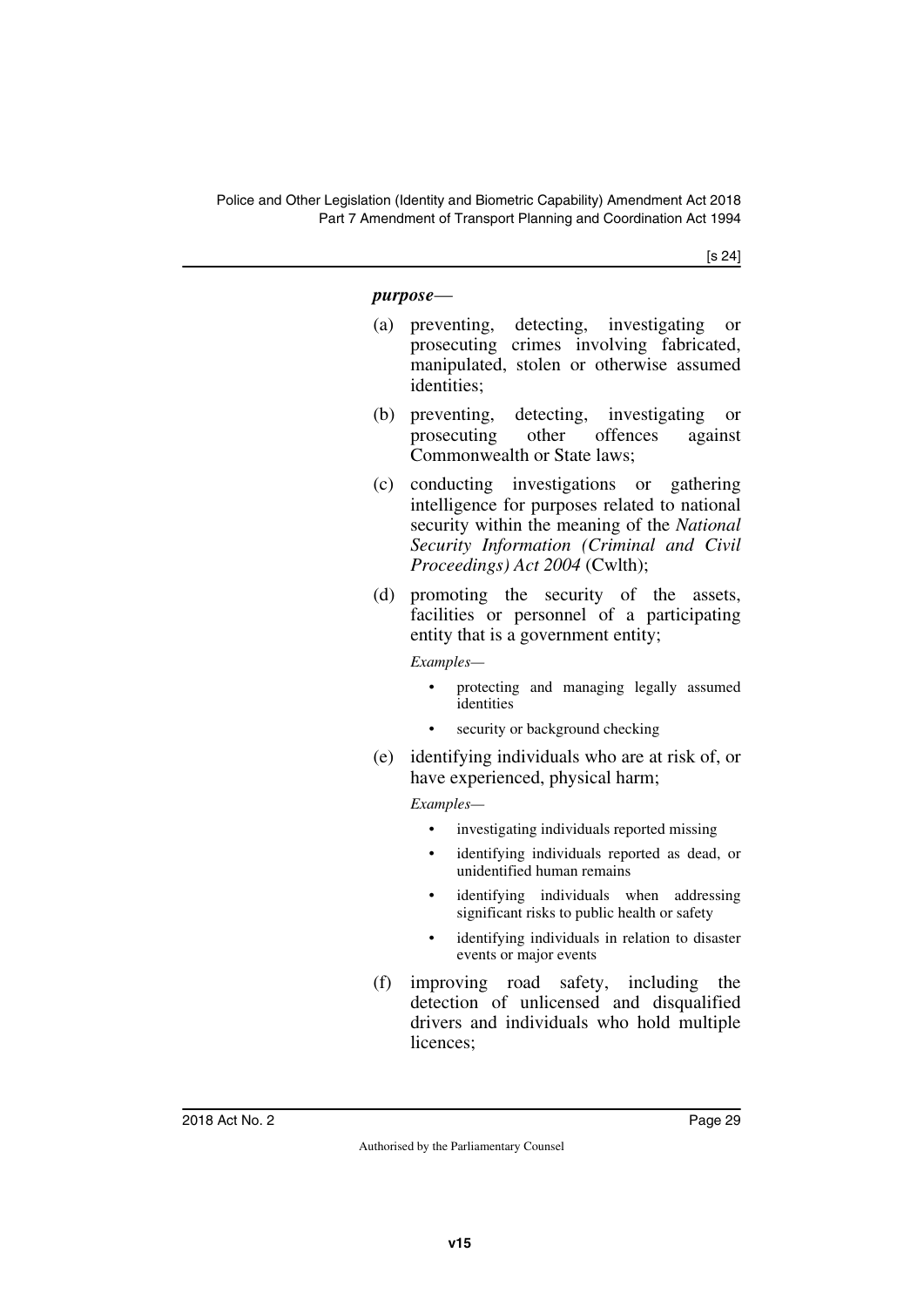[s 25]

(g) verifying an individual's identity with the individual's consent or as authorised or required by law.

## <span id="page-31-0"></span>**28EQMisuse of identity information**

<span id="page-31-1"></span>(1) A person must not collect, use or disclose relevant identity information for a purpose other than a permitted purpose within the meaning of section 28EP(2).

Maximum penalty—100 penalty units.

(2) In this section—

*relevant identity information* means identity information—

- (a) disclosed by the chief executive under this division; and
- (b) obtained by operation of an identity matching service.

#### <span id="page-31-3"></span><span id="page-31-2"></span>**28ERInconsistency with other laws**

To the extent this division is inconsistent with part 4C or another law, this division prevails to the extent of the inconsistency.

#### <span id="page-31-5"></span><span id="page-31-4"></span>**25 Omission of s 37A (Annual report about access to digital photos)**

Section 37A—

<span id="page-31-7"></span>*omit*.

#### <span id="page-31-6"></span>**26 Insertion of new pt 7, div 4**

Part 7 *insert*—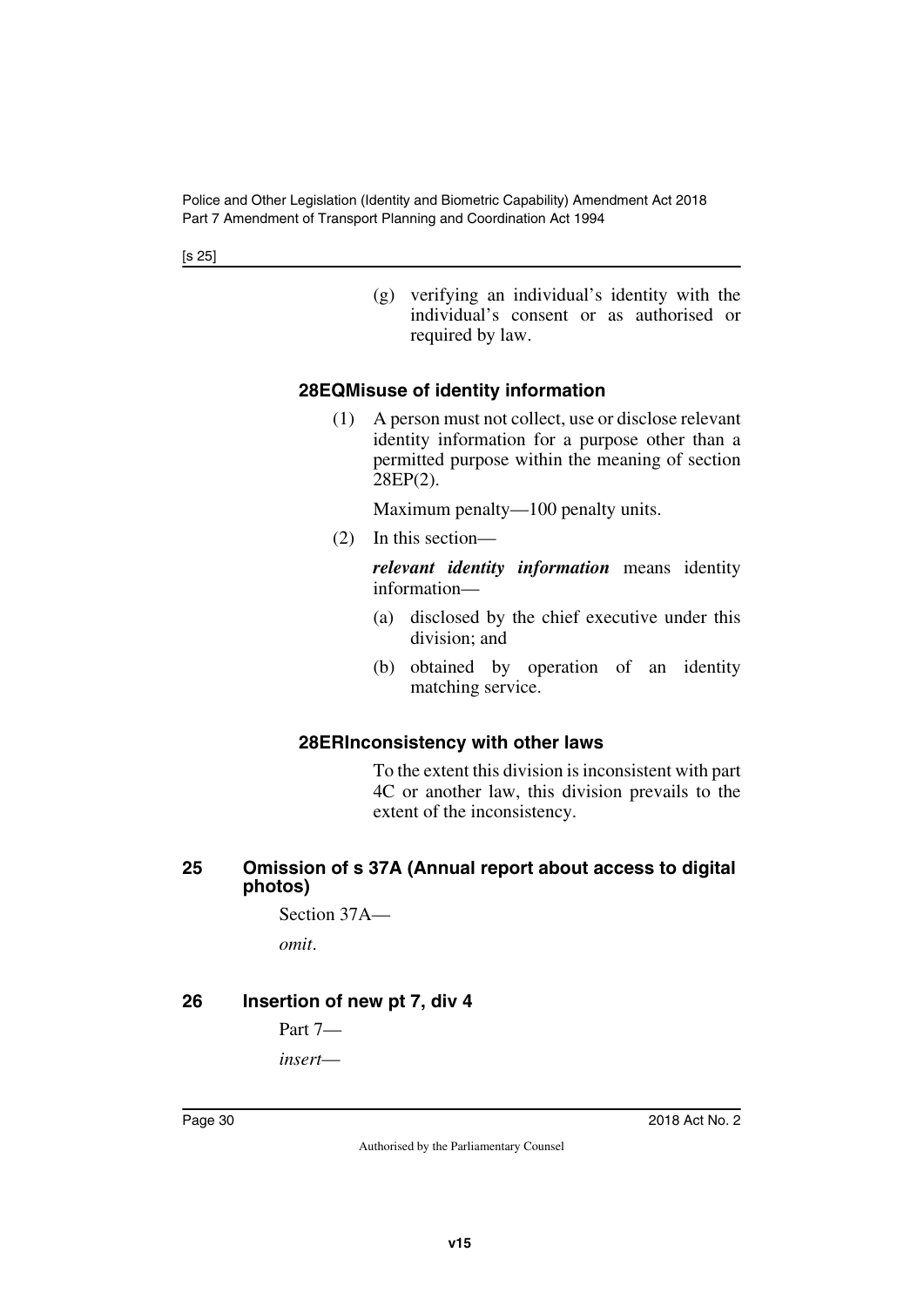[s 27]

# <span id="page-32-1"></span><span id="page-32-0"></span>**Division 4 Transitional provision for Police and Other Legislation (Identity and Biometric Capability) Amendment Act 2018**

# <span id="page-32-3"></span><span id="page-32-2"></span>**46 Transitional regulation-making power**

- (1) A regulation (a *transitional regulation*) may make provision about a matter for which—
	- (a) it is necessary to make provision to allow or facilitate the doing of anything to achieve the transition from the operation of this Act as it was in force immediately before the commencement to the operation of this Act as amended by the *Police and Other Legislation (Identity and Biometric Capability) Amendment Act 2018*; and
	- (b) this Act does not make provision or sufficient provision.
- (2) A transitional regulation may have retrospective operation to a day not earlier than the day of commencement.
- (3) A transitional regulation must declare it is a transitional regulation.
- (4) A transitional regulation may only be made within 2 years after the commencement.
- (5) This division and any transitional regulation expire 3 years after the day of commencement.

# <span id="page-32-4"></span>**27 Amendment of sch 1 (Dictionary)**

<span id="page-32-5"></span>(1) Schedule 1, definitions *prescribed authorisation Act* and *prescribed authority*—

*omit*.